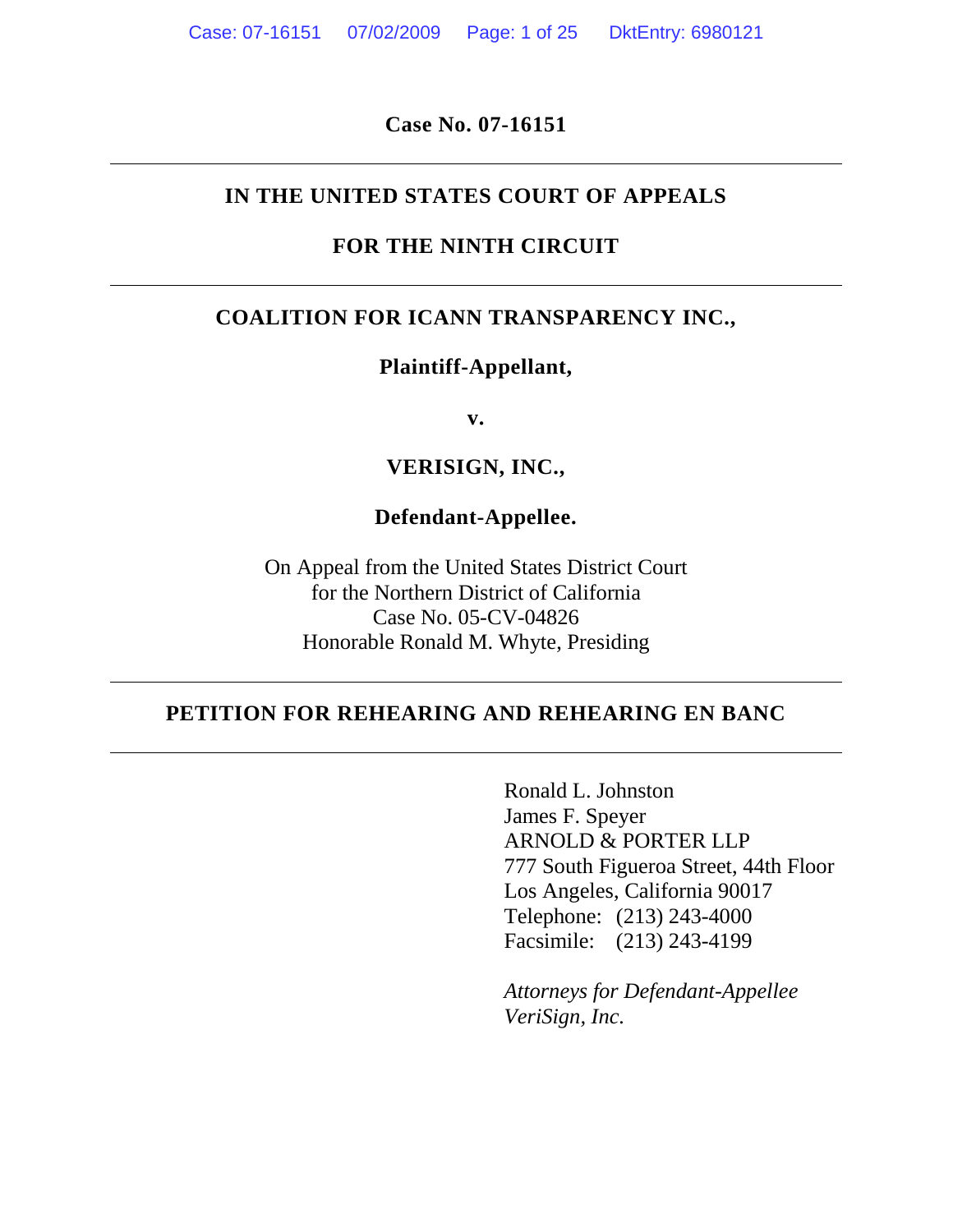# **TABLE OF CONTENTS**

# Page

| I. PUBLIC OVERSIGHT OF THE DNS THROUGH THE                                                                                                                                                   |
|----------------------------------------------------------------------------------------------------------------------------------------------------------------------------------------------|
|                                                                                                                                                                                              |
|                                                                                                                                                                                              |
|                                                                                                                                                                                              |
| THE PANEL'S SECTION 1 RULING IS BASED ON<br>L.<br>FUNDAMENTAL ERRORS OF ANTITRUST LAW THAT<br>(1) UNDERMINE THE AUTHORITY OF ICANN AND THE<br>UNITED STATES GOVERNMENT AND (2) IMPERMISSIBLY |
| A. The Decision By DOC And ICANN To Use A Contract To<br>Oversee Registry Operations Cannot Create Section 1 Liability10                                                                     |
|                                                                                                                                                                                              |
| 1. The Decision by ICANN and DOC Not to Require<br>Competitive Bidding Cannot Make the Resulting Contract                                                                                    |
| 2. The Decision by ICANN and DOC to Impose                                                                                                                                                   |
| II. THE PANEL'S SECTION TWO RULING CONFLICTS DIRECTLY<br>WITH THE SUPREME COURT'S TWO RECENT DECISIONS ON                                                                                    |
| .20                                                                                                                                                                                          |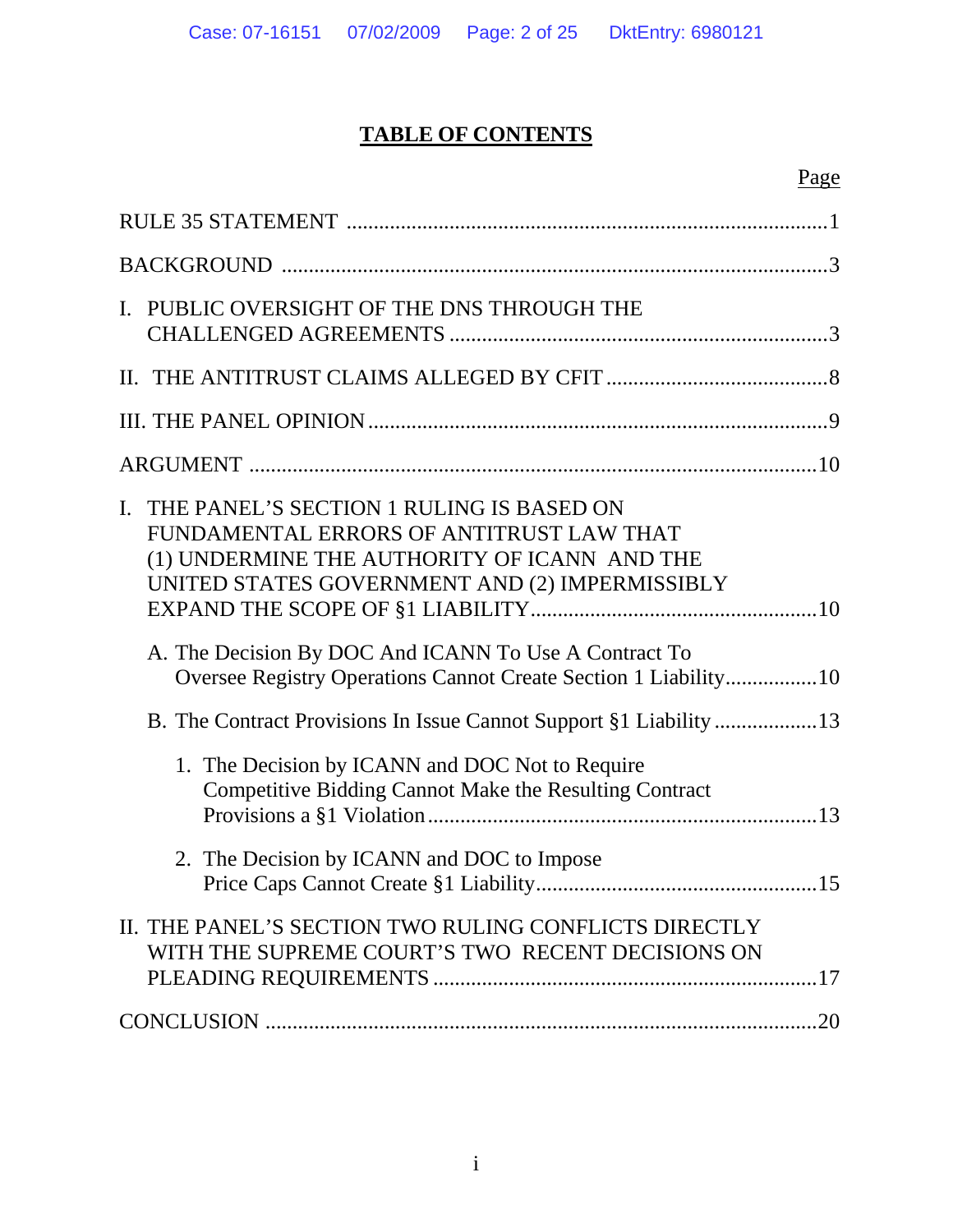# **TABLE OF AUTHORITIES**

| <b>FEDERAL CASES</b>                                      | Page(s) |
|-----------------------------------------------------------|---------|
| Alaska Airlines, Inc. v. United Airlines, Inc.,           |         |
| Ashcroft v. Iqbal,                                        |         |
| Bell Atl. Corp. v. Twombly,                               |         |
| Caribe BMW, Inc. v. BMW AG,                               |         |
| Copperweld Corp. v. Independence Tube Corp.,              |         |
| Harkins Amusement Enterprises, Inc. v. Gen. Cinema Corp., |         |
| Kartell v. Blue Shield of Mass., Inc.,                    |         |
| Levi Case Co., Inc. v. ATS Products, Inc.,                |         |
| McGuire Oil Co. v. Mapco, Inc.,                           |         |
| Muenster Butane, Inc. v. Stewart Co.,                     |         |
| Nat'l Soc'y of Prof'l Eng'rs v. United States,            |         |
| Pac. Bell. Tel. Co. v. Linkline Commc'ns,                 |         |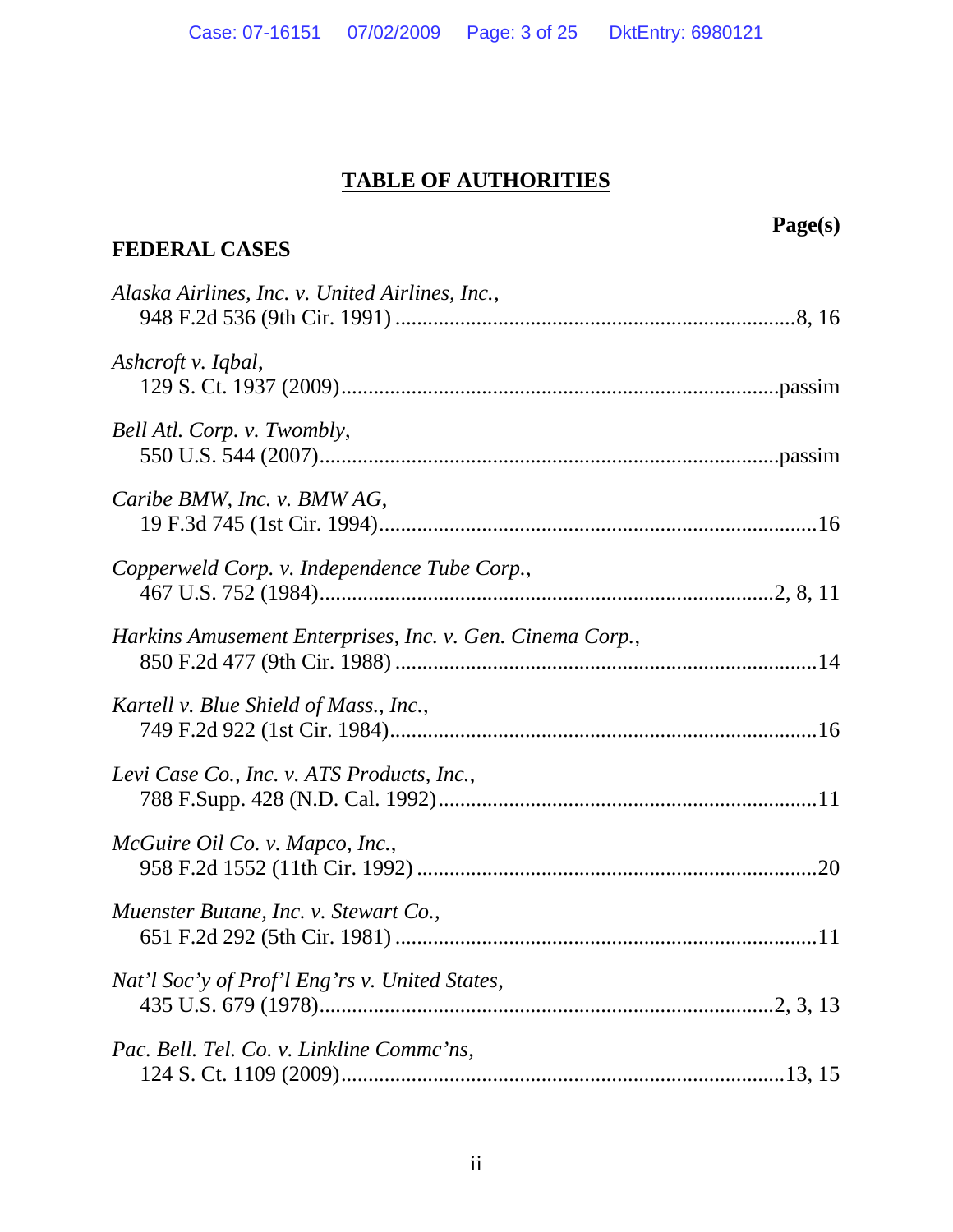| United States v. Koppers Co., Inc.,                                      |  |
|--------------------------------------------------------------------------|--|
| Verizon Comme'ns Inc. v. Law Offices of Curtis V. Trinko,                |  |
| <b>OTHER AUTHORITIES</b>                                                 |  |
| George L. Priest, The Origins of Utility Regulation and the "Theories of |  |
| Jack Goldsmith & Tim Wu, Who Controls The Internet?: Illusions           |  |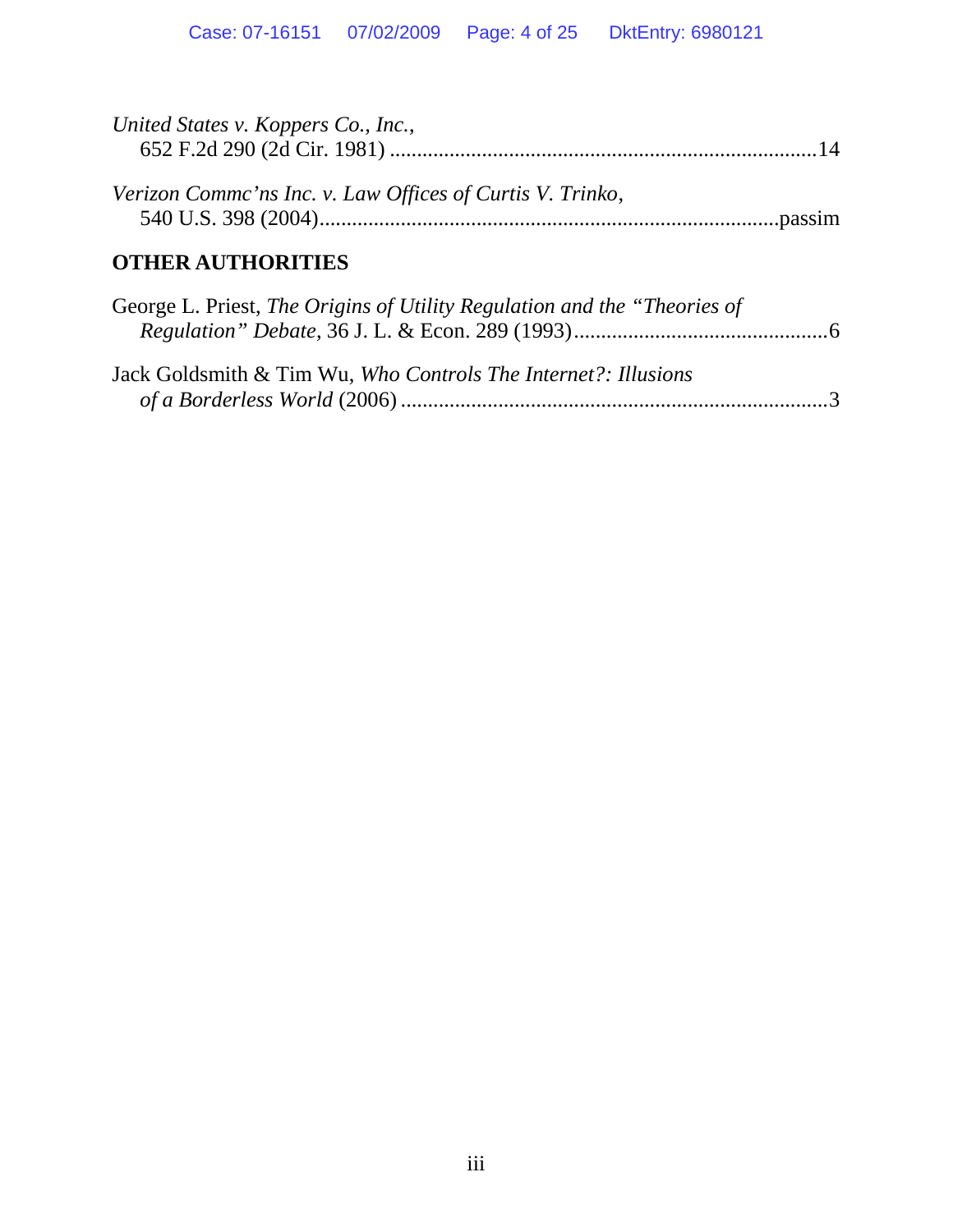## <span id="page-4-0"></span>**RULE 35 STATEMENT**

This proceeding raises issues of exceptional importance to (i) the application of antitrust law to public oversight bodies and (ii) the preservation of competition, security and stability on the Internet. The Panel's ruling is based on fundamental errors of antitrust law that impermissibly undermine the oversight authority of the U.S. government with respect to the Internet domain name system ("DNS") and improperly expand the scope of antitrust liability.

The complaint in this action seeks to enjoin terms of contracts between the U.S. Department of Commerce ("DOC") and Internet Corporation for Assigned Names & Numbers ("ICANN"), on the one hand, and Defendant-Appellee VeriSign, Inc. ("VeriSign"), on the other. ICANN is a non-profit corporation that provides oversight and coordination of the DNS under a Memorandum of Understanding with DOC. VeriSign serves as the registry operator for the .com and .net Internet domain name registries pursuant to Registry Agreements with ICANN and a Cooperative Agreement with DOC.

The DOC expressly approved the challenged .com Registry Agreement as in the public interest, and made the terms challenged herein part of the Cooperative Agreement. These decisions by DOC were made after a comprehensive review process that considered issues of Internet competition, security and stability.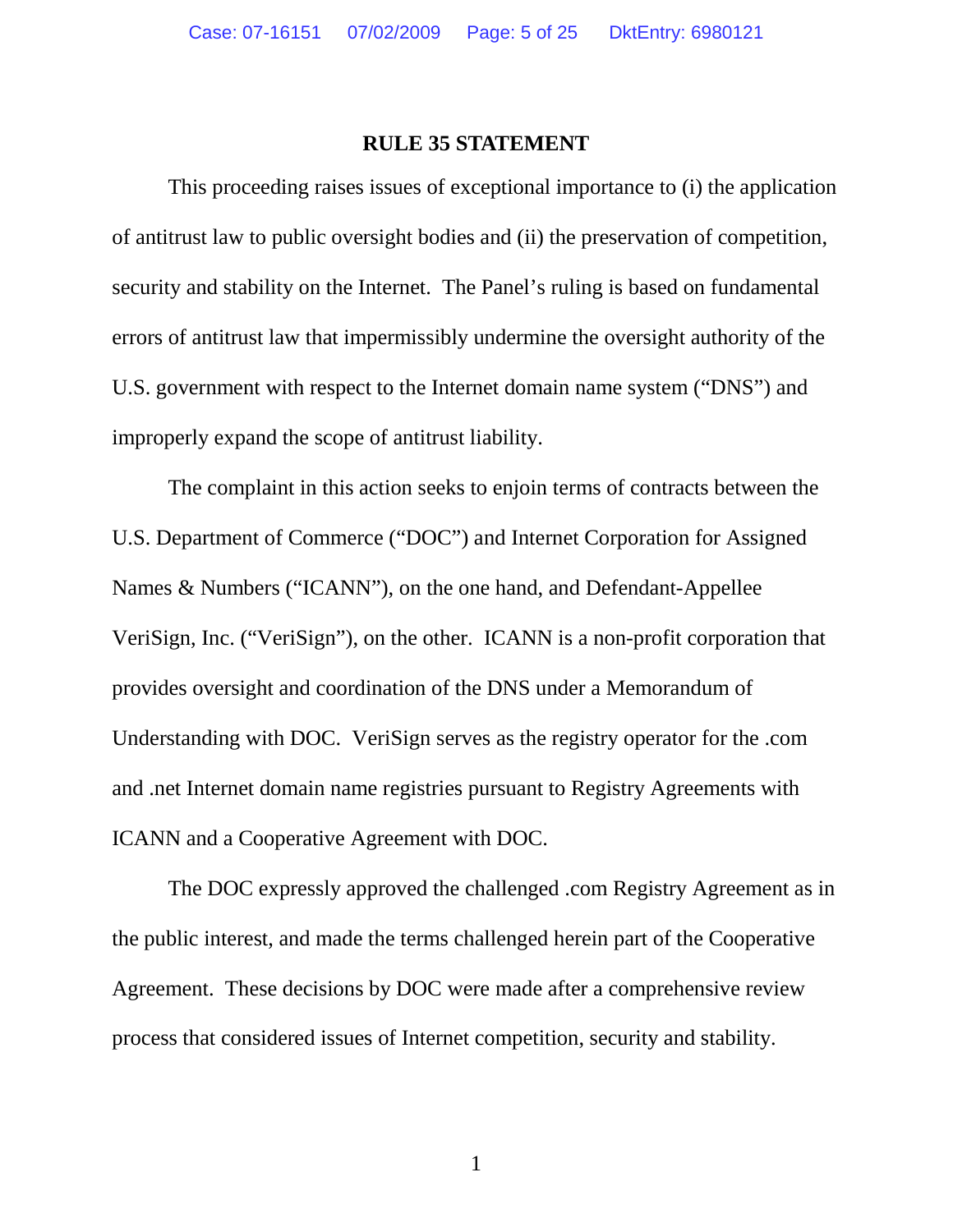As the Panel recognized, the DNS is "essential to the operation of our sophisticated 21st century communications network." Op. 6745. In applying what the Panel characterized as "antitrust statutes drafted in the late 19th century" (*id.*) to the DNS, the Panel failed to consider the system of governmental oversight of which the challenged agreements are a critical part and disregarded settled principles of antitrust law.

The panel held that: (1) the decisions of DOC and ICANN not to require competitive bidding for successor contracts, and to relax a cap on the registration fees VeriSign may charge, can give rise to a §1 claim; and (2) private plaintiffs can state §2 monopolization claims based purely on conclusions that "predatory" conduct "coerced" the decisions of DOC and ICANN to enter into the challenged contracts.

<span id="page-5-3"></span><span id="page-5-2"></span><span id="page-5-1"></span><span id="page-5-0"></span>The Panel's decision (Exhibit A hereto) is contrary to the decisions of the United States Supreme Court in *Copperweld Corp. v. Independence Tube Corp.*, 467 U.S. 752 (1984), *Nat'l Soc'y of Prof'l Eng'rs v. United States*, 435 U.S. 679 (1978), *Bell Atl. Corp. v. Twombly*, 550 U.S. 544 (2007), and *Ashcroft v. Iqbal*, 129 S. Ct. 1937 (2009). The decision ignored *Copperweld*'s admonition that a Sherman Act §1 claim requires that the challenged restraint result from concerted action between separate economic actors, instead allowing such a claim to proceed based on a decision by an oversight body to regulate through a contract. It violated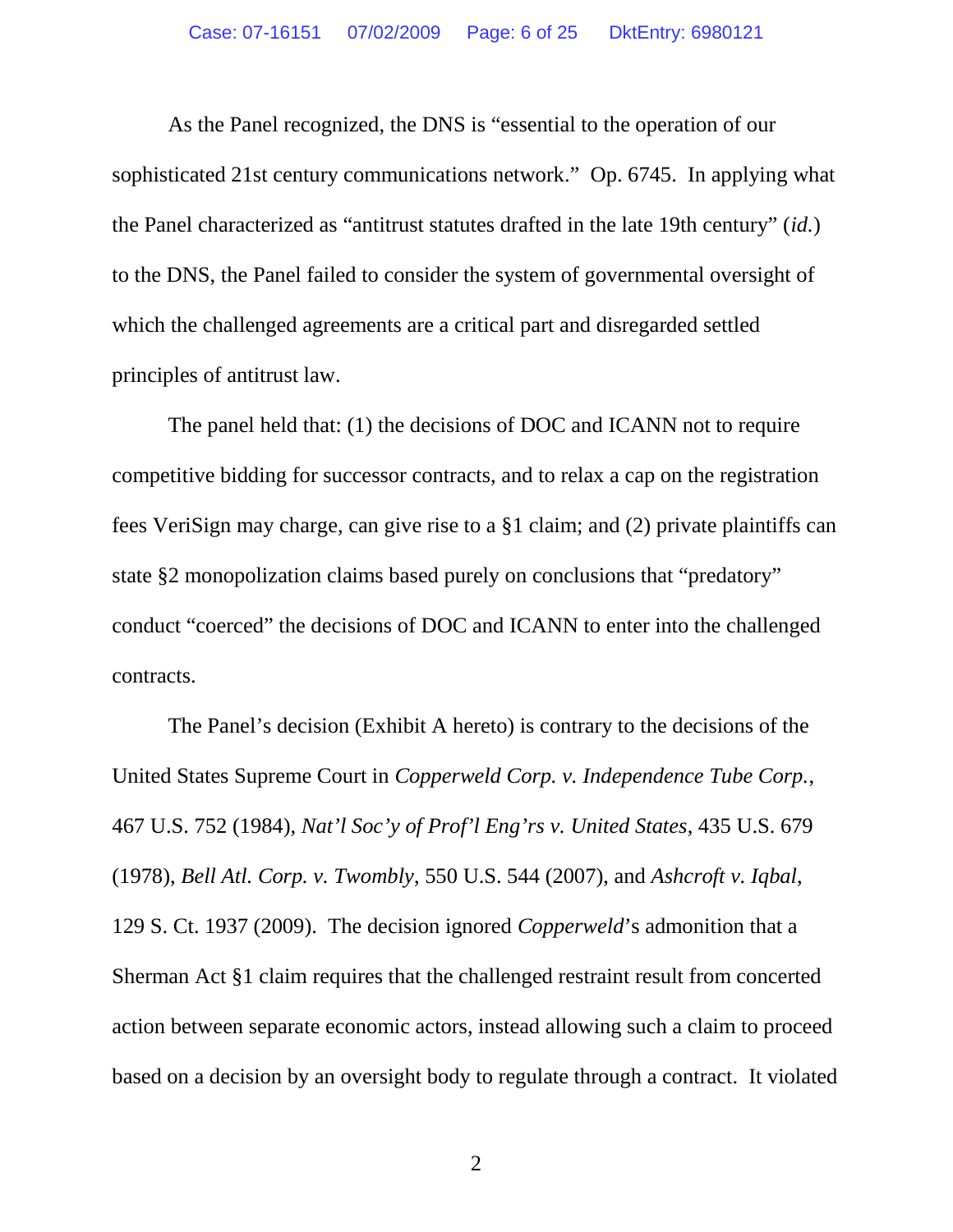the black letter rule of *National Society* that the Sherman Act does not require competitive bidding. And it ignored the directives in *Twombly* and *Iqbal* that claims cannot be based on the type of conclusory and implausible allegations contained in the operative complaint.

The decision creates an immediate threat to the DNS. The challenged terms help to ensure the massive investments necessary to keep the DNS running smoothly and secure from the increasing threat of cyber attack will be made. Furthermore, ICANN has proposed for inclusion these same provisions in all new registry agreements as part of its plan to expand broadly the number and types of registries that comprise the DNS.

#### <span id="page-6-2"></span><span id="page-6-0"></span>**BACKGROUND**

#### <span id="page-6-1"></span>**I. PUBLIC OVERSIGHT OF THE DNS THROUGH THE CHALLENGED AGREEMENTS**

Without the DNS, the Internet would not work. The DNS "allows computers connected to the Internet to communicate with each other" (ER89) by "reliably correlat[ing] IP [internet protocol] addresses with domain names and uniquely match[ing] up both with a particular computer." Jack Goldsmith & Tim Wu, *Who Controls The Internet?: Illusions of a Borderless World* 168 (2006). It is the "global law without which there would be no Internet." *Id*.

A domain name (such as "google.com") consists of a top-level domain (".com") and a second-level domain ("google"). There are numerous top-level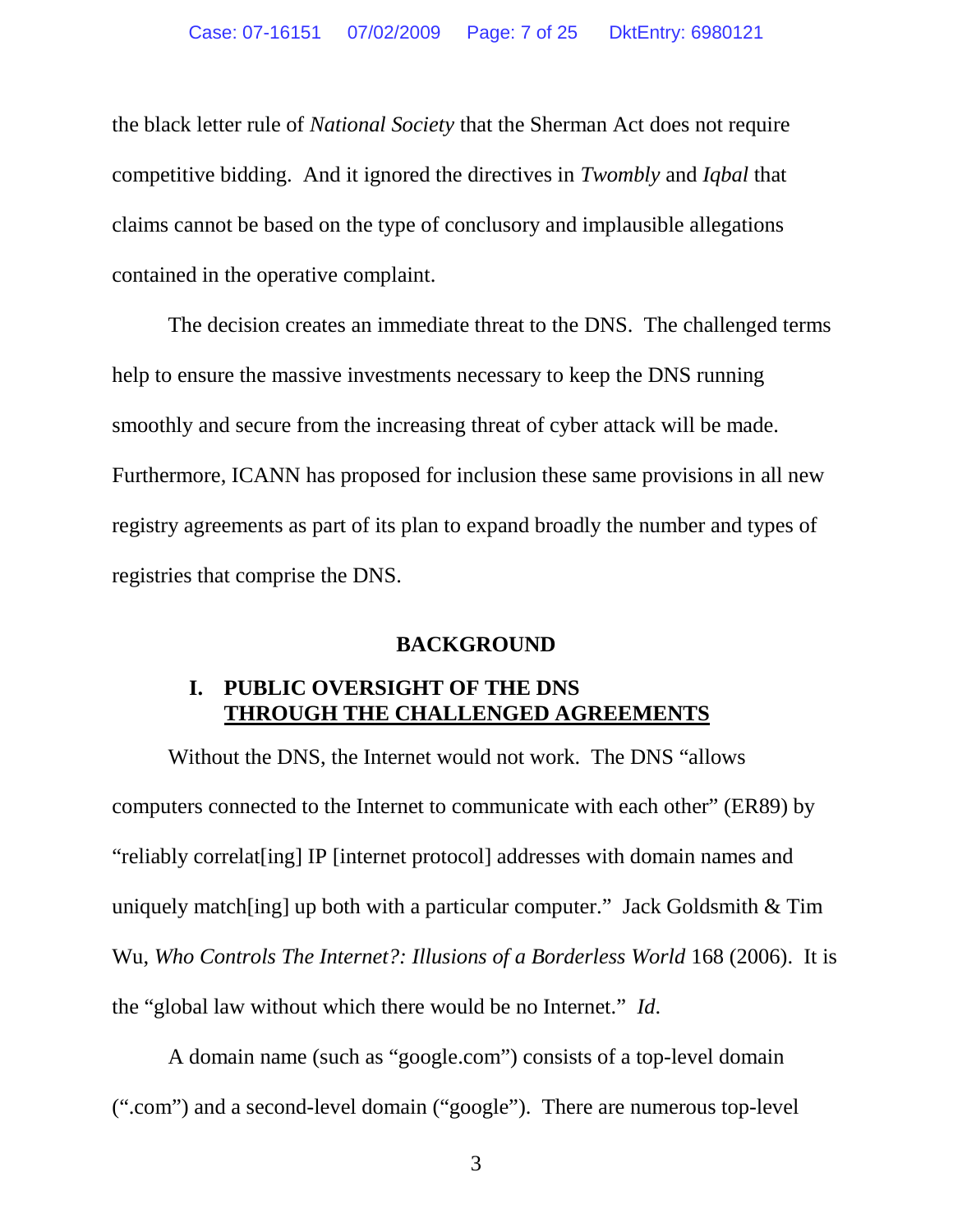domains ("TLDs"), such as .com and .gov. Each domain name must be registered with the registry operator for that TLD. For technical reasons, there can be only one registry operator for each TLD. Op. 6746.

ICANN is a "non-profit oversight body that coordinates the DNS on behalf of the [DOC]." *Id.* It is "charged by the [DOC] with selecting and entering into agreements with registry operators such as VeriSign." *Id*. at 6747-48. According to plaintiff Coalition for ICANN Transparency Inc. ("CFIT"), ICANN is a "regulator" and the "steward of the DNS." CFIT Reply Br., 1-2. ICANN is not an economic actor. It offers no products or services and does not compete in any market.

The following chart illustrates the unique set of contracts that govern the DNS:



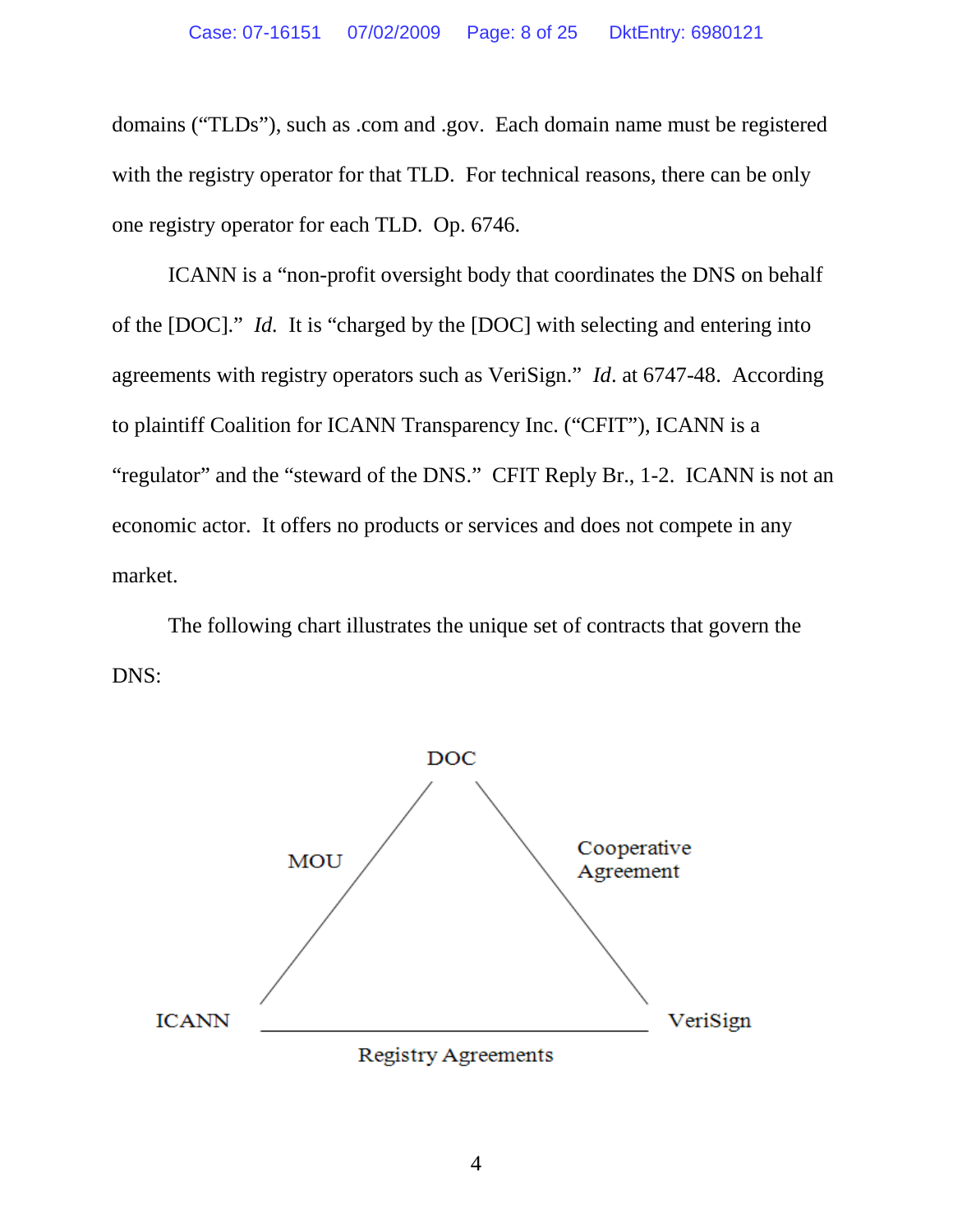Pursuant to the MOU with DOC, ICANN is responsible for designating registry operators for the TLDs and setting the terms of the registry contracts.

Pursuant to the Registry Agreements, ICANN contracted with VeriSign to be the registry operator for the .com and .net TLDs.

Pursuant to the Cooperative Agreement with the DOC, VeriSign is obligated to: (a) enter into the Registry Agreements with ICANN; (b) comply with the very terms of the .com Registry Agreement attacked by CFIT; and (c) secure *DOC approval for all renewals* of the .com Registry Agreement.

Under the Registry Agreements, VeriSign is responsible for maintaining the definitive database of .com and .net domain names, operating servers that direct Internet users to appropriate websites, and providing related services critical to the stable and secure functioning of the .com and .net TLDs. Entities wishing to register a .com or .net domain name must pay a registration fee. *See* SAC ¶47.

The Registry Agreements were entered into in 2006 (.com) and 2005 (.net). They are extensions of, and substantially identical to, earlier agreements between VeriSign and ICANN that were originally executed in 1999 and renewed in 2001. From 1999 to 2006, VeriSign's prices for registry services were frozen at \$6. Under the 2006 .com Agreement, the cap was relaxed such that VeriSign could increase its price, but not by more than 7% in any of four years of a six year term. Op. 6749.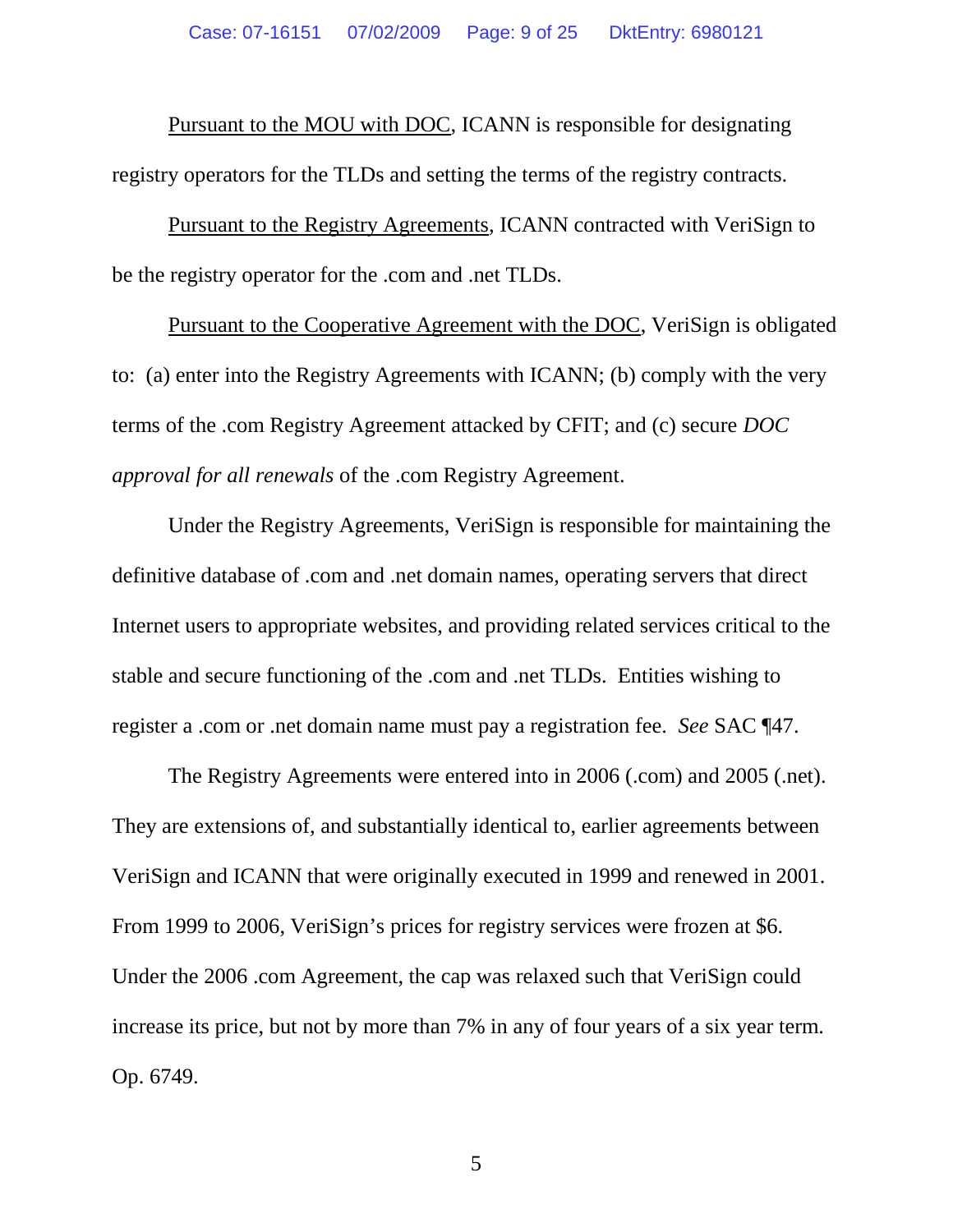The 2001 registry agreement contained a "presumptive renewal" provision that was required to be in successor contracts, including the 2006 .com Agreement. Other ICANN registry agreements also include presumptive renewal provisions. Moreover, ICANN's new process to expand dramatically the number of registries contemplates registry agreements with the same presumptive renewal provision. *See* ICANN, Feb. 2009 Revised Proposed Draft New gTLD Agreement 4, *available at* http://www.icann.org/en/topics/new-gtlds/draft-agreement-clean-18feb09-en.pdf.

<span id="page-9-0"></span>Presumptive renewal provisions, or extended term contracts, have long been recognized by economists and regulators as important to ensure appropriate levels of investment in infrastructure. George L. Priest, *The Origins of Utility Regulation and the "Theories of Regulation" Debate*, 36 J. L. & Econ. 289, 320 (1993). The security and stability of the .com and .net registries require such investments on an ongoing basis. *See* 2001 .com Registry Agreement, Appx. W, *available at* http://www.icann.org (discussing substantial investment in "efficiency and stability" improvements).

Pursuant to its "stewardship responsibilities" for the DNS, the DOC expressly approved the .com Agreement as "in the public interest," following a "comprehensive" nine-month review process. SER 10-13. The DOC's review "specifically examined competition and Internet security and stability issues" and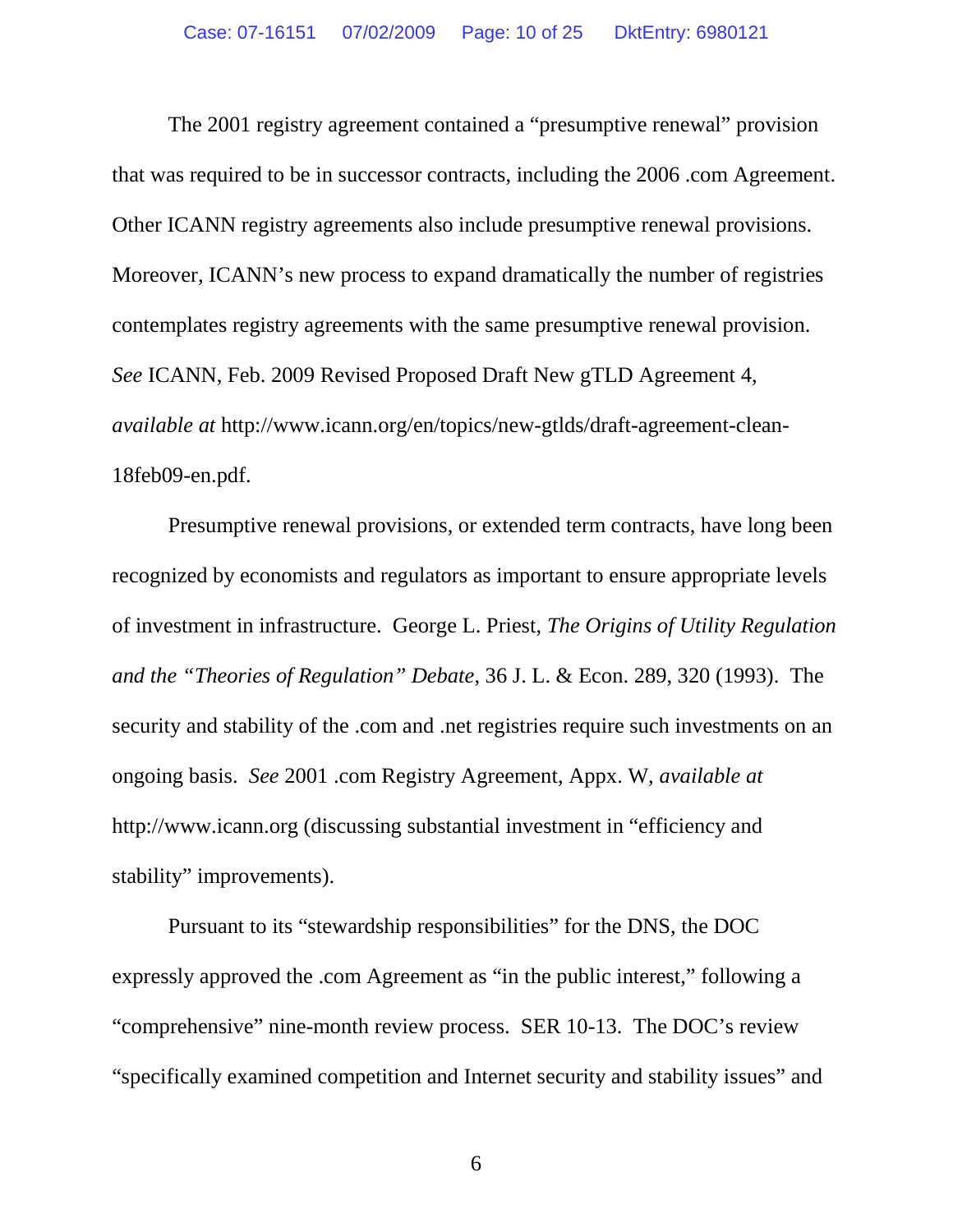involved consultation with the Antitrust Division of the Department of Justice on competition issues and with other federal agencies "with equities in Internet security and stability." SER 5. Under the Cooperative Agreement, the DOC

> "retains oversight over any changes to the *pricing* provisions of, or *renewals* of, the new .com registry agreement. Department approval of any renewal will occur *only* if it concludes that the approval will serve the *public interest in the continued security and stability* of the Internet domain name system and the operation of the .com registry, *and the provision of registry services at reasonable pricing*, terms and conditions."

SER 3 (emphasis added). The Panel's decision ignores entirely this system of public oversight.

At bottom, this litigation was brought because a small group of competitors was dissatisfied with policy decisions made by the DOC and ICANN. Plaintiff, a purported association of so-called "back order service providers" and registrars, was formed for the sole purpose of bringing litigation against ICANN and VeriSignattacking the agreements. ER  $7<sup>1</sup>$ 

<span id="page-10-0"></span><sup>&</sup>lt;sup>1</sup> ICANN was dropped as a party, without explanation, in the Second Amended Complaint.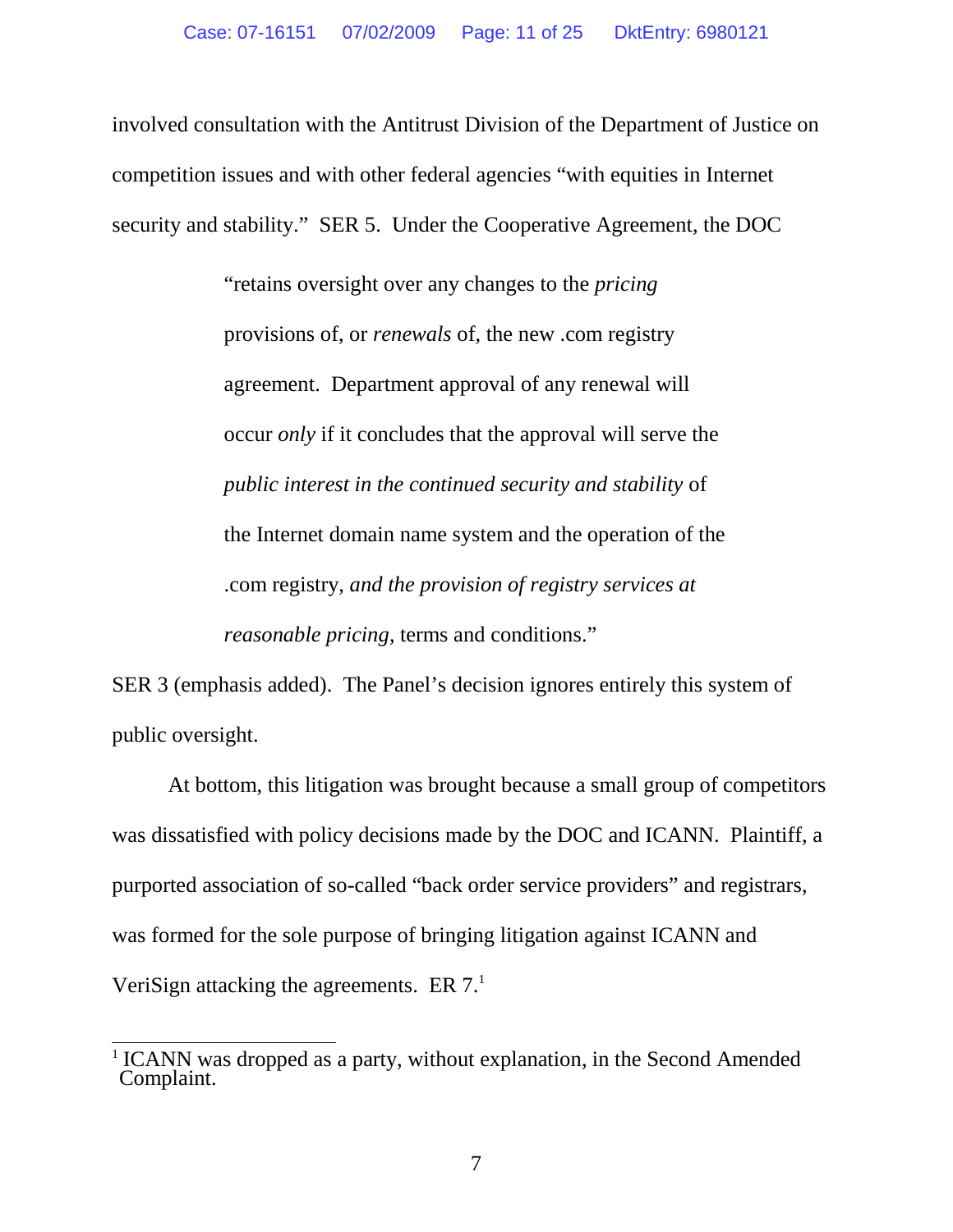#### <span id="page-11-0"></span>**II. THE ANTITRUST CLAIMS ALLEGED BY CFIT**

The Second Amended Complaint ("SAC") purports to assert claims under sections 1 and 2 of the Sherman Act. The §1 claims attack the agreements *themselves*, and the §2 claims attack VeriSign's alleged *conduct* in securing the agreements.

<span id="page-11-2"></span>Section 1 bars any "contract, combination … or conspiracy" among separate economic entities that unreasonably restrains trade. *E.g., Copperweld*, 467 U.S. at 768. According to CFIT, the presumptive renewal provisions and absence of fixed prices in both agreements violate §1. The renewal provisions allegedly restrain competition unlawfully because they do not provide for competitive bidding for successor agreements and competitive bidding would result in lower registration prices. The relaxation of the price cap in the .com Agreement allegedly restrains trade unlawfully because the provision permitting a 7% increase is "greater than what a fair market would otherwise bear." SAC ¶ 232.

<span id="page-11-1"></span>As opposed to §1, which reaches only concerted action, §2 reaches unilateral conduct that impermissibly creates or maintains monopoly power. *Alaska Airlines, Inc. v. United Airlines, Inc.*, 948 F.2d 536, 540-41 (9th Cir. 1991). Because having a monopoly does not by itself violate the statute, a §2 claim requires a showing that the monopoly was acquired, or maintained, "by illegitimate 'predatory' practices." *Id.* at 542. To satisfy this requirement, CFIT claims that VeriSign "coerced"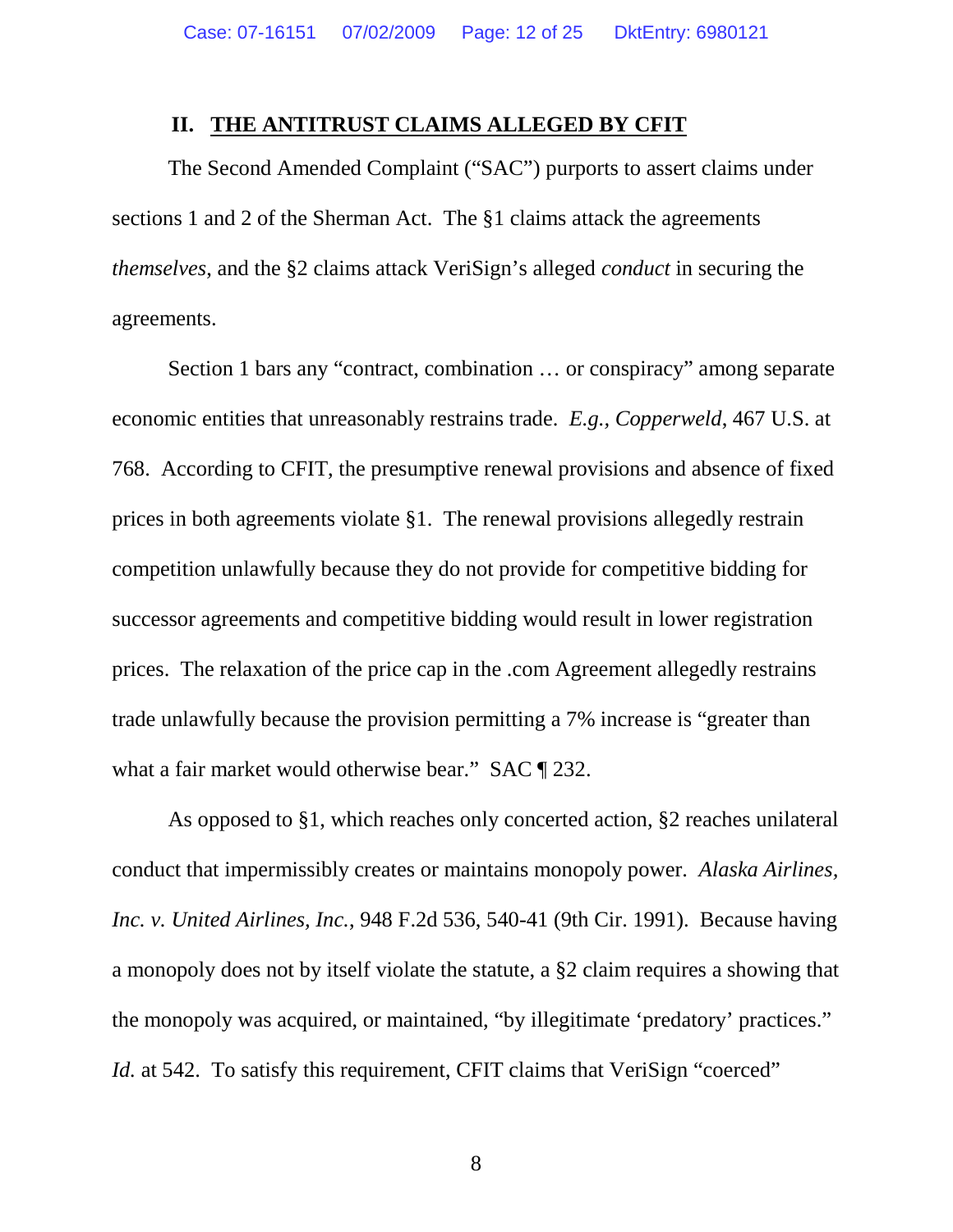ICANN into executing the agreements through "predatory" conduct consisting of threats of litigation, litigation, criticism of ICANN, and threats to withhold funding. SAC ¶¶271, 273.

CFIT also asserts as a separate §2 claim that VeriSign is attempting to monopolize a purported separate market for expiring domain names. SAC ¶296. CFIT does not allege that VeriSign currently has any share of this purported market.

#### <span id="page-12-0"></span>**III. THE PANEL OPINION**

The Panel reversed the order of the district court dismissing the SAC for failure to state a claim. It held that allegations of the absence of competitive bidding for successor contracts and the relaxation of the price cap in the .com Agreement stated a §1 claim. With regard to the .net Agreement, the Panel held that "although this claim involved terms comparable to those in the .com contract," it did not state a §1 claim because "the .net contract was reached as a result of competitive bidding." Op. 6755.

The Panel upheld the §1 claim on the .com Agreement *on a basis never considered by the District Court and never briefed or argued by CFIT*. Indeed, CFIT did not so much as mention the §1 claim in the "Argument" portion of its briefs. Thus, with no notice to VeriSign, the Panel resurrected a claim that CFIT had abandoned.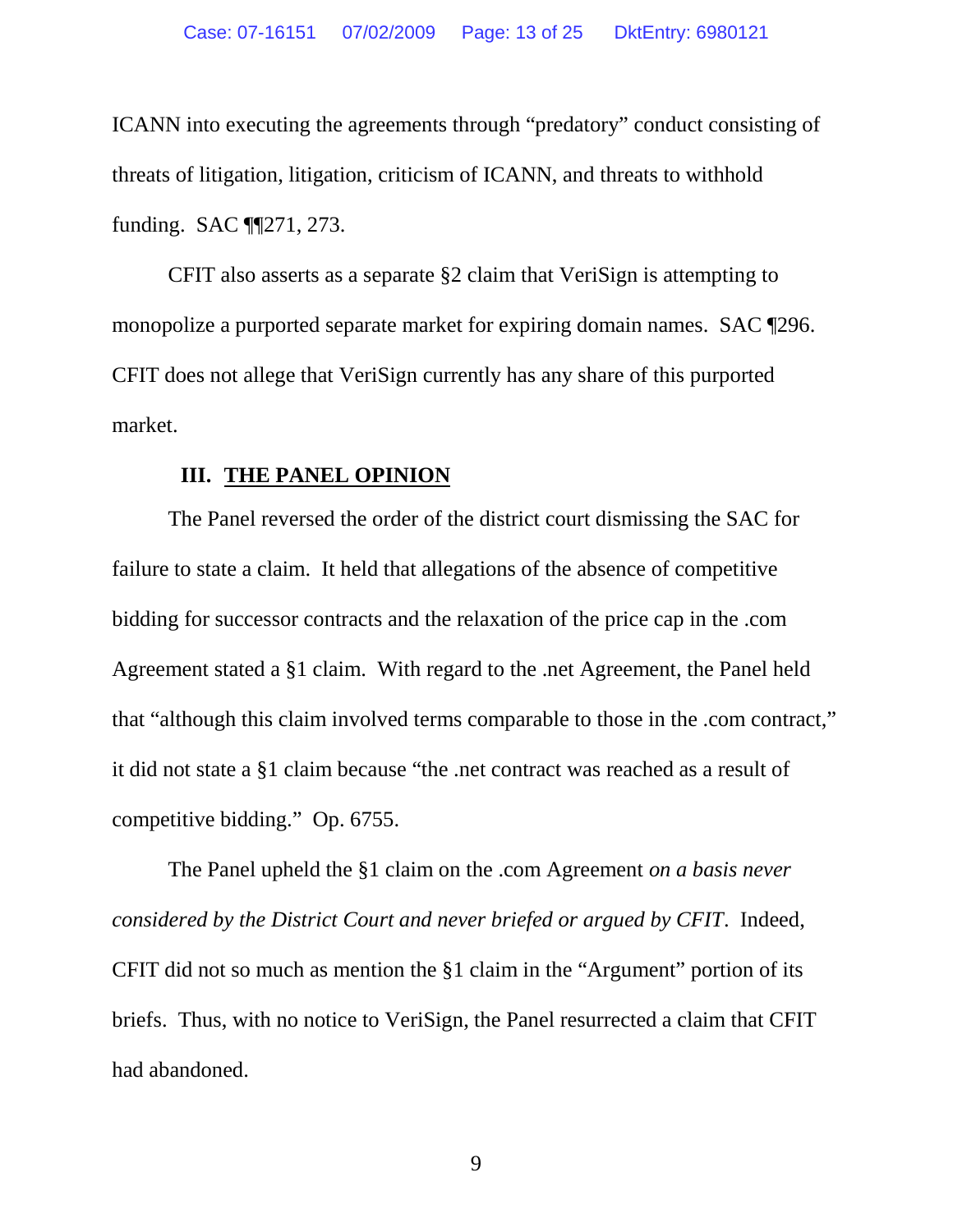With respect to CFIT's  $\S 2$  claim concerning the .com Agreement, the Panel ruled that CFIT has "adequately alleged that VeriSign's improper coercion of ICANN and attempts to control ICANN's operations in its own favor violated Section 2." Op. 6759. The Panel rejected the §2 claim with respect to the .net Agreement. *Id.*

On the §2 claim concerning expiring domain names, the Panel reversed because it was "not prepared to affirm the district court's ruling that no separate market exists" (Op. 6762), but did not address VeriSign's other arguments supporting dismissal. *See* Answering Brief 33-39.

## <span id="page-13-0"></span>**ARGUMENT**

# <span id="page-13-1"></span>**I. THE PANEL'S SECTION 1 RULING IS BASED ON FUNDAMENTAL ERRORS OF ANTITRUST LAW THAT (1) UNDERMINE THE AUTHORITY OF ICANN AND THE UNITED STATES GOVERNMENT AND (2) IMPERMISSIBLY EXPAND THE SCOPE OF §1 LIABILITY**

# <span id="page-13-2"></span>A. The Decision By DOC And ICANN To Use A Contract To Oversee Registry Operations Cannot Create Section 1 Liability

The Panel's holding that a §1 claim can be based upon the decision to regulate through a contract expands antitrust liability and will have significant negative consequences for governmental oversight of DNS security, stability and competition.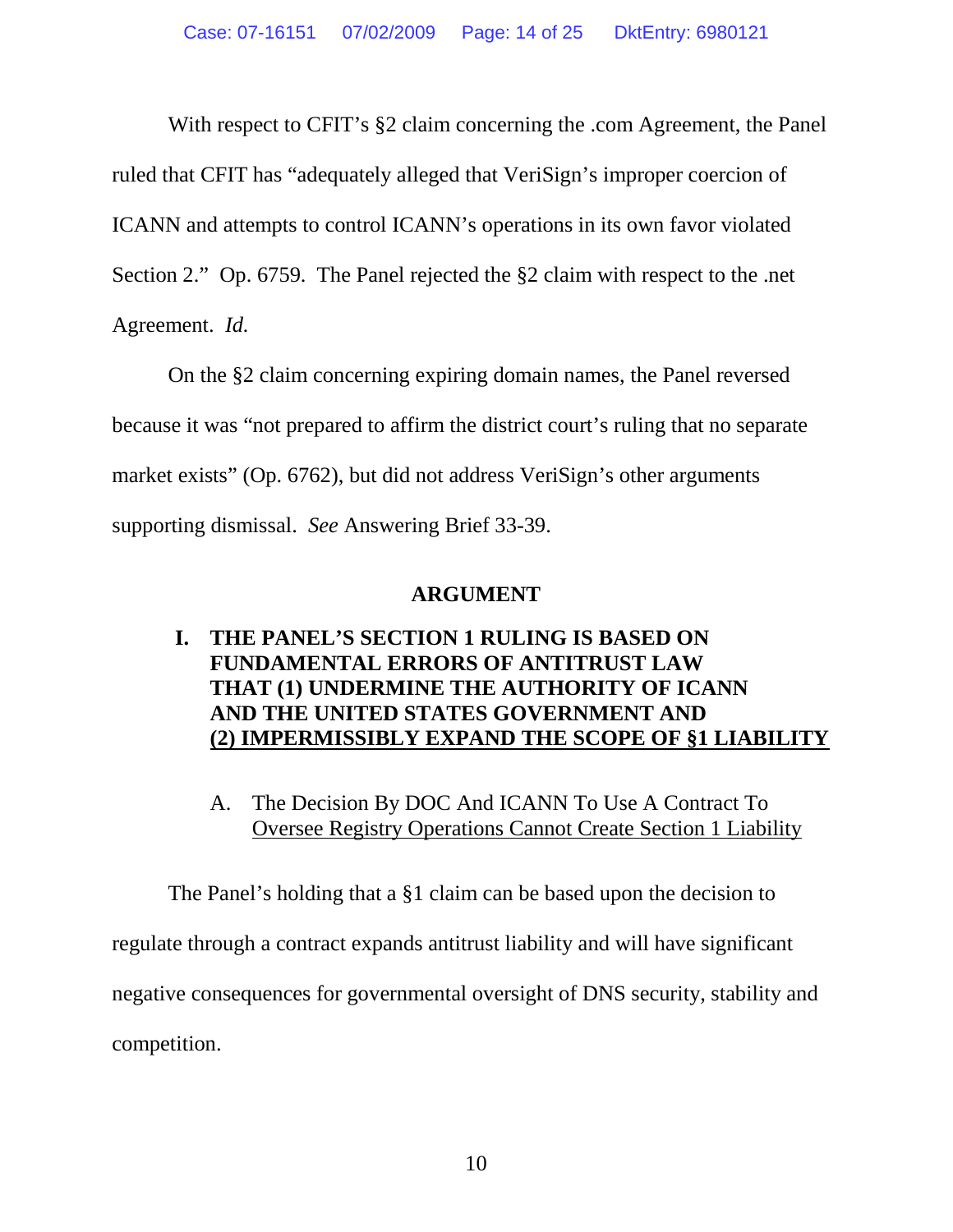<span id="page-14-0"></span>Section 1 liability requires that the challenged anticompetitive restraint result from concerted action between separate economic entities. *Copperweld*, 467 U.S. at 768. Section 1 is concerned with the anticompetitive risks created by the "joining of *two independent sources of economic power* previously pursuing separate interests." *Id.* at 771 (emphasis added). Without such "joining," it is "not an activity that warrants §1 scrutiny." *Id.; see id.* at 769 (concerted activity under §1 "deprives the marketplace of the independent centers of decision making that competition assumes and demands"); *Levi Case Co., Inc. v. ATS Products, Inc.*, 788 F.Supp. 428, 431 (N.D. Cal. 1992) (relationship between two entities "can be a 'conspiracy' in violation of the antitrust laws only *if it deprives the marketplace of independent actors*") (emphasis added).

<span id="page-14-2"></span><span id="page-14-1"></span>An agreement with an entity that is not an independent economic actor in the marketplace is not either of the two forms of concerted action that can violate §1: horizontal restraints (agreements among competitors) and vertical restraints (agreements among entities in the same chain of distribution). *See Muenster Butane, Inc. v. Stewart Co.*, 651 F.2d 292, 295 (5th Cir. 1981). An agreement involving only one economic actor and another entity that is not a separate economic interest, but rather is merely regulating or overseeing the economic actor, does not raise the anticompetitive risks created by horizontal or vertical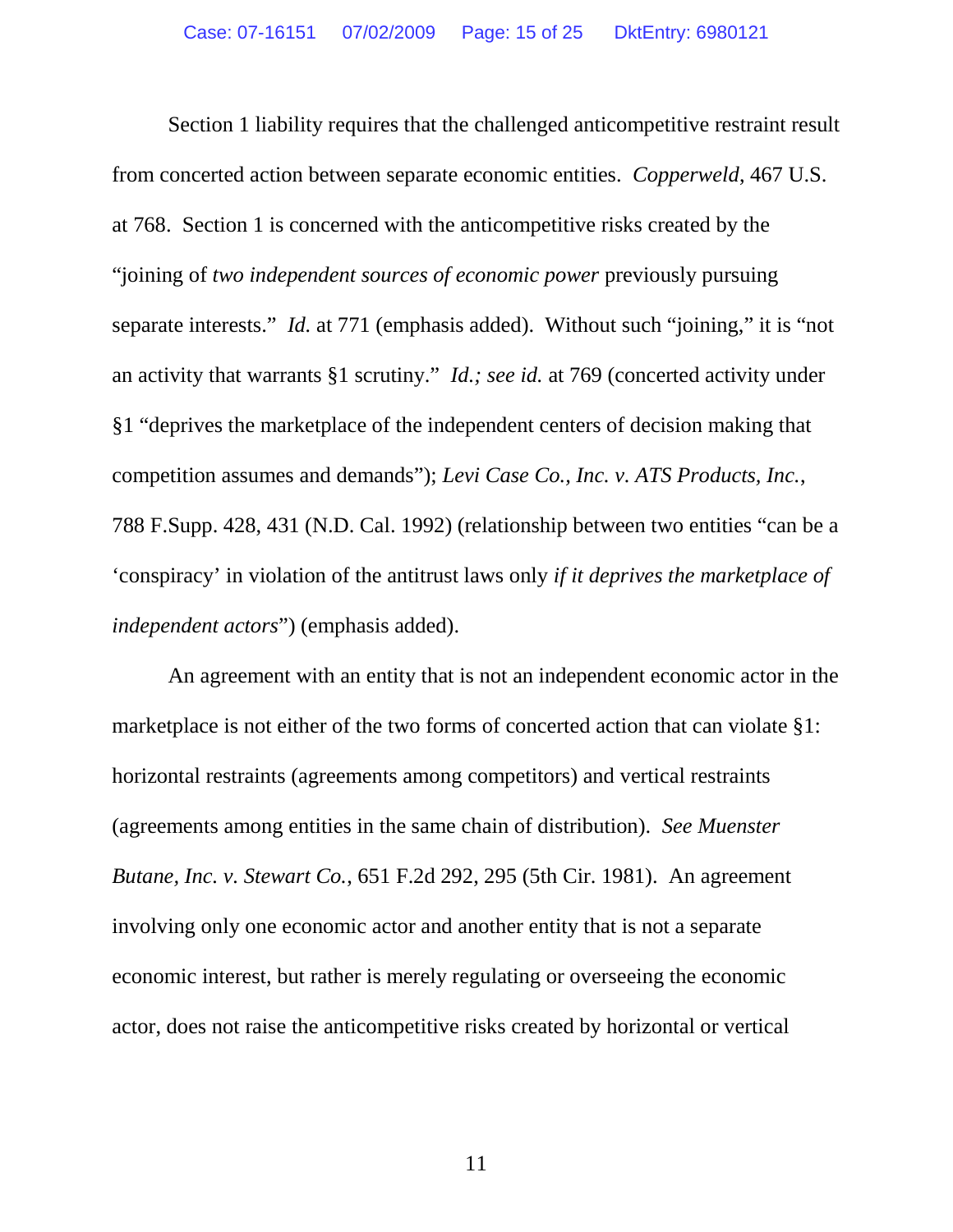restraints. All of the §1 decisions cited by the Panel or CFIT involve either a horizontal or vertical restraint between two or more independent economic actors.

<span id="page-15-0"></span>The Registry Agreements do not represent a "joining of two independent sources of economic power" and do not constitute either horizontal or vertical restraints. The Panel ignored ICANN's and DOC's regulatory nature and treated ICANN as though it were a private economic actor for purposes of §1. Because DNS governance is designed to serve as an "effective steward of the antitrust function" (*Verizon Commc'ns Inc. v. Law Offices of Curtis V. Trinko*, 540 U.S. 398, 413 (2004)), expanding §1 liability to the terms of the Registry and Cooperative Agreements is unwarranted and will place courts in the ill-advised position of second-guessing governmental oversight decisions on matters of Internet policy.

In *Trinko*, the Supreme Court instructed that courts must take into account the regulatory environment in considering the scope of appropriate antitrust scrutiny. 540 U.S. at 411-12. *Trinko* teaches that "antitrust analysis must always be attuned to the particular structure and circumstances of the industry at issue." *Id.* at 411. "[O]ne factor of particular importance is the *existence of a regulatory structure designed to deter and remedy anticompetitive harm*. Where such a structure exists, the additional benefit to competition provided by antitrust enforcement will tend to be small, and it will be less plausible that the antitrust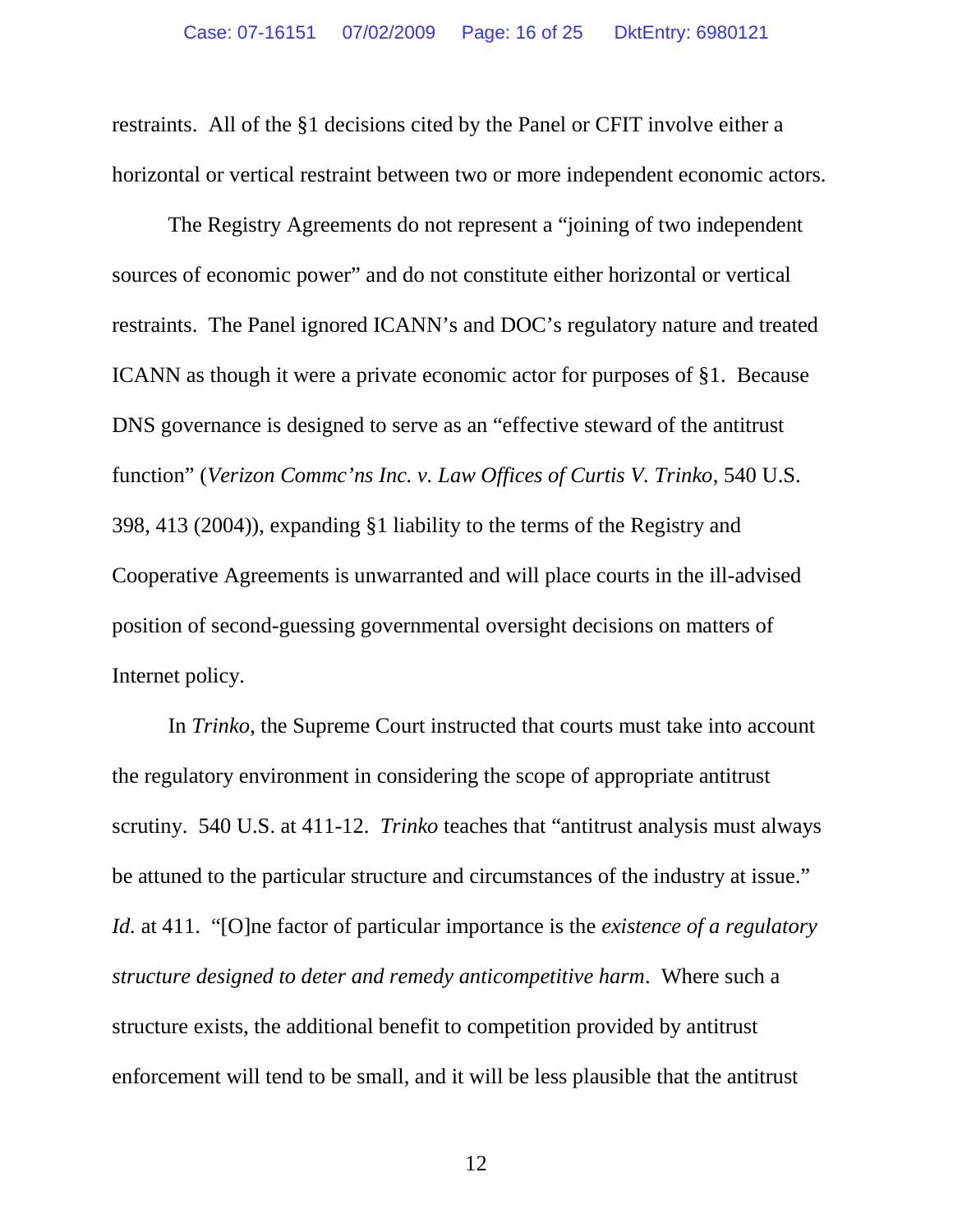laws contemplate such additional scrutiny." *Id.* at 412 (emphasis added). The Panel gave no consideration to such factors in this case.

## <span id="page-16-0"></span>B. The Contract Provisions In Issue Cannot Support §1 Liability

<span id="page-16-1"></span>1. The Decision by ICANN and DOC Not to Require Competitive Bidding Cannot Make the Resulting Contract Provisions a §1 Violation

<span id="page-16-2"></span>In holding that the decision by ICANN and DOC not to require competitive bidding for successor .com agreements states a §1 claim, the Panel attempted to create a new duty under antitrust laws: the duty to engage in competitive bidding. The Supreme Court, however, has expressly rejected the idea that the antitrust laws create such a duty. *Nat'l Soc'y*, 435 U.S. at 694 ("The Sherman Act does not require competitive bidding."). Any requirement that ICANN choose a registry operator through competitive bidding would violate the fundamental antitrust principle that "businesses are free to choose the parties with whom they will deal, as well as the prices, terms and conditions of that dealing." *Pac. Bell. Tel. Co. v. Linkline Commc'ns*, 129 S. Ct. 1109, 1118 (2009). Any belief by the Panel that competitive bidding may lead to lower registration prices is not a basis for concluding that ICANN's decision not to require competitive bidding makes the prices charged, or other actions taken pursuant to the Agreement, illegal under §1.

<span id="page-16-3"></span>When a regulator, rather than a private market participant, chooses not to engage in competitive bidding, that decision must be treated with even greater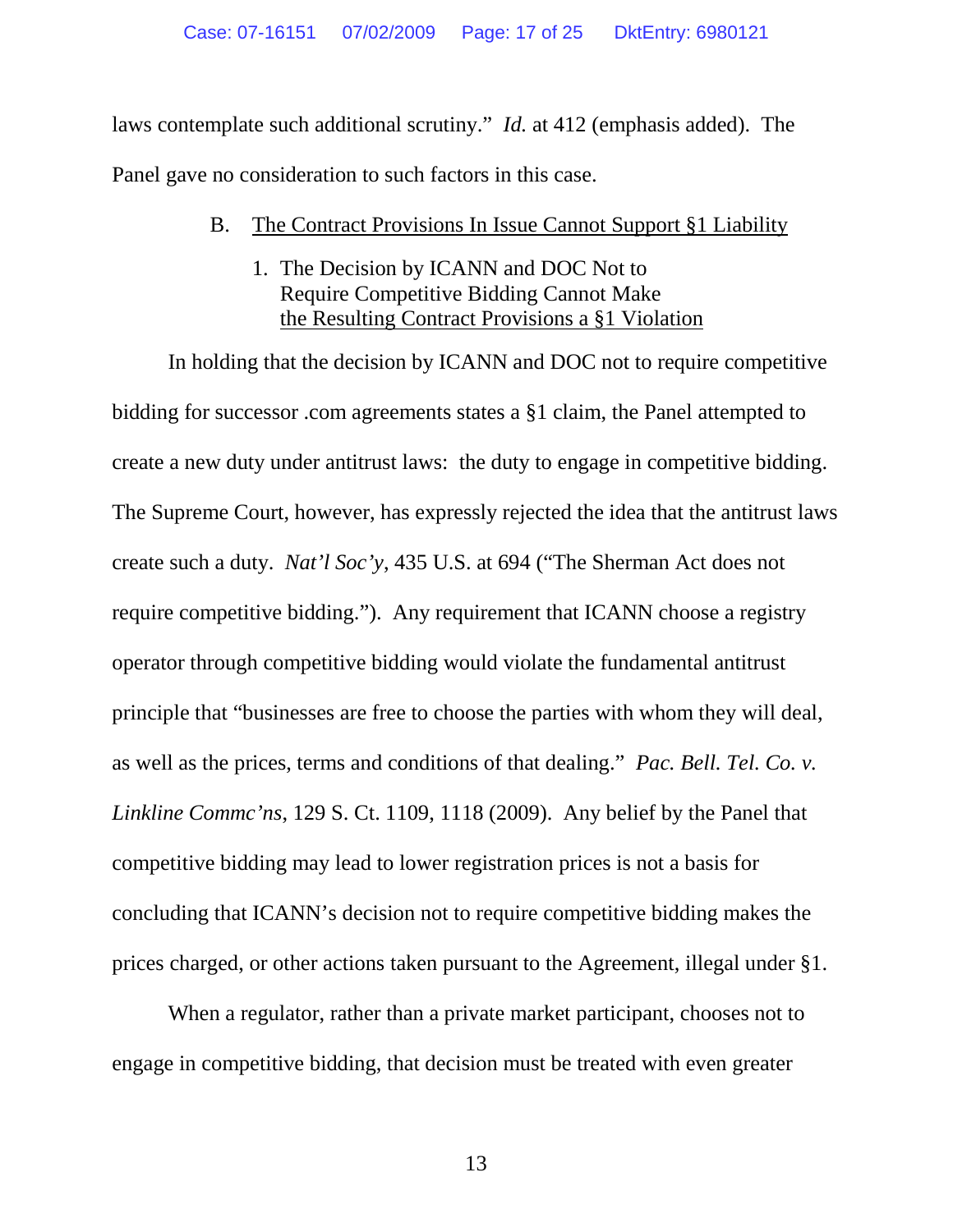deference. *See Trinko*, 540 U.S. at 406. By imposing its judgment that competitive bidding must replace the policy decisions made by ICANN and DOC, the Panel has impermissibly reduced the public oversight role to that of mere auctioneer.

<span id="page-17-0"></span>*Harkins Amusement Enterprises, Inc. v. Gen. Cinema Corp.*, 850 F.2d 477 (9th Cir. 1988), the only case the Panel cited (Op. 6751-52) for a duty of competitive bidding, does not in fact support such a duty. *Harkins* involved a group of *competitors* agreeing not to bid against each other as part of a plan to exclude another competitor. 850 F.2d at 480-81. In this classic horizontal conspiracy, the decision not to allow competitive bidding resulted from an agreement among competitors, not the individual decision of one entity. *See United States v. Koppers Co., Inc.*, 652 F.2d 290, 294 (2d Cir. 1981) (agreements among competitors not to engage in competitive bidding violates §1). Indeed, *Harkins* made clear that "an *individual* distributor *need not* utilize competitive bidding." 850 F.2d at 487 (emphasis added). *Harkins* has no application here.

<span id="page-17-1"></span>The Panel's decision also poses risks to the governmental policy objectives of security and stability for the DNS. Keeping the DNS functioning reliably and secure from attacks requires a substantial investment of capital in Internet infrastructure. The investment calculus of DOC and ICANN may be compromised if registry operators do not have a reasonable expectation of contract renewal.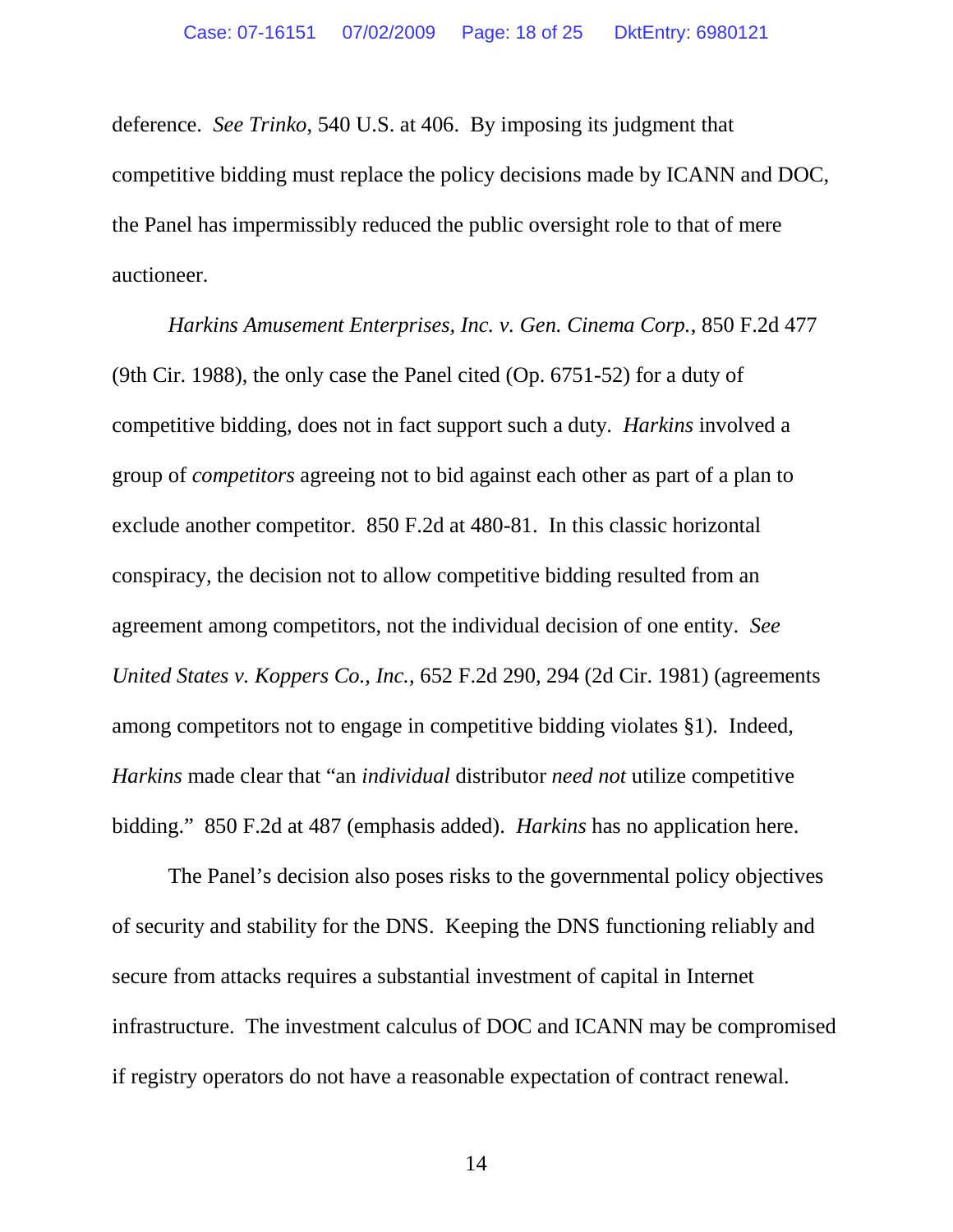Here, the presumptive renewal and pricing provisions of the .com Registry Agreement were material terms in ICANN'S and DOC's consideration of the Agreement, and DOC's approval of the Agreement as in the "public interest." SER 10-13.

# <span id="page-18-1"></span><span id="page-18-0"></span>2. The Decision by ICANN and DOC to Impose Price Caps Cannot Create §1 Liability

The Panel's holding that the price cap in the .com Agreement states a §1 claim because the cap allegedly "exceeds the rate competitive market conditions would produce" (Op. 6753) is wrong as a matter of settled antitrust law. The agreement could have lawfully imposed *no* limitation on registration prices, leaving those prices entirely up to VeriSign's discretion. *E.g.*, *Linkline*, 129 S. Ct. at 1118 (businesses are "free to choose the parties with whom they will deal, as well as the prices . . . of that dealing"); *Trinko*, 540 U.S. at 407 ("charging of monopoly prices . . . is not only not unlawful; it is an important element of the free-market system."). A provision *limiting* the prices VeriSign may charge cannot, *a fortiori*, violate antitrust law on the ground that it creates higher prices.

As with the competitive bidding provision, the Panel's belief that prices would be lower absent the price cap provision is simply not a basis for concluding that ICANN's decision to impose a price cap can create a §1 violation. *See supra* at 13-15. If a belief that a company's prices are "too high" could violate the Sherman Act, courts would be thrust into the role of pricing czars -- a role for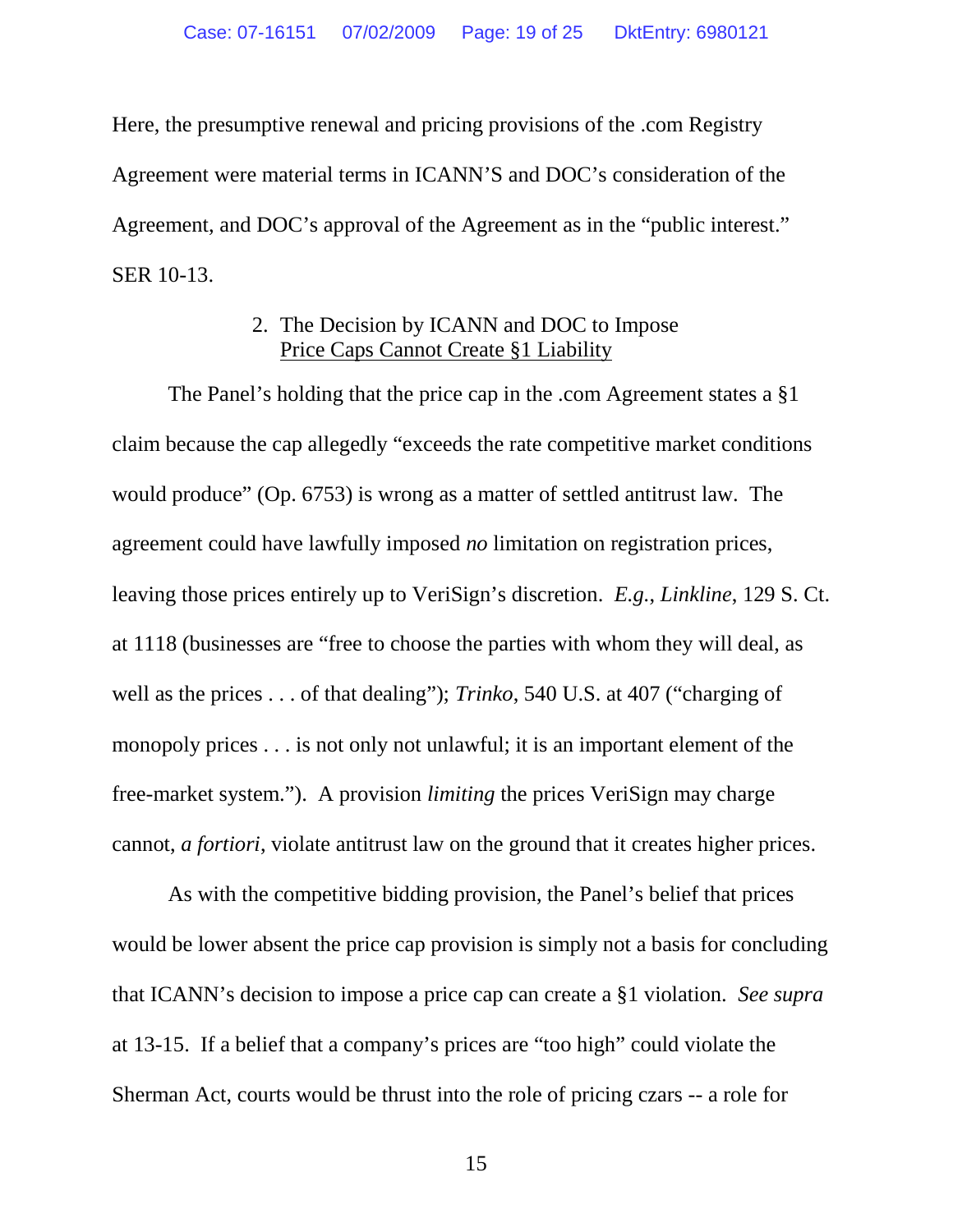<span id="page-19-2"></span>which "they are ill suited." *Trinko*, 540 U.S. at 408. This would be particularly inappropriate with respect to an industry already subject to government oversight. *See Kartell v. Blue Shield of Mass., Inc.*, 749 F.2d 922, 928 (1st Cir. 1984) (Breyer, J.) ("Courts only rarely try to supervise the price bargain directly. And, where monopoly power is regulated, the regulator, not the court, bears the burden of determining whether prices are reasonable.").

<span id="page-19-1"></span><span id="page-19-0"></span>The Panel faulted the district court's ruling that high prices could not give rise to antitrust liability, saying the court improperly relied on *Alaska Airlines*. Op. 6753. *Alaska Airlines* involved a §2 claim, and according to the Panel, a §1 claim should be treated "more strictly." Op. 6754. However, it is appropriate to view VeriSign's unilateral pricing decisions as single firm economic conduct (thus appropriately judged under §2 authority) because DOC and ICANN are not economic actors and, instead, serve functions of governmental oversight. *See supra* at 4. In any event, the Panel cited to no authority, and VeriSign is aware of none, establishing that even the supposedly stricter standards of §1 can support liability simply on the basis of "high" prices set with the permission of an oversight authority. Indeed, if anything, the price cap here is *pro*-competitive. *Caribe BMW, Inc. v. BMW AG*, 19 F.3d 745, 753 (1st Cir. 1994) (Breyer, J.) ("use of a maximum resale price agreement … protects consumers from the exercise of a retailer's monopoly power.").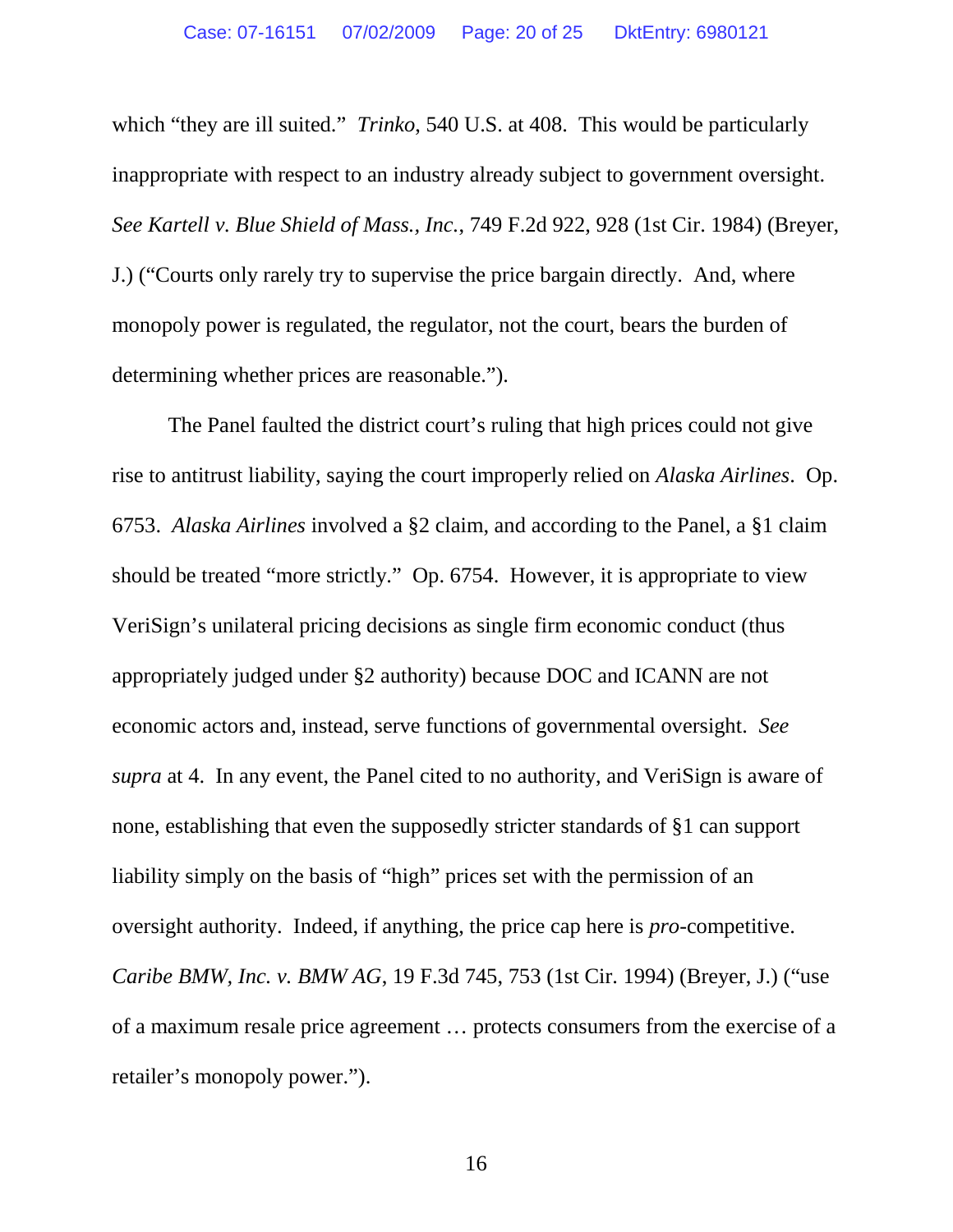# <span id="page-20-0"></span>**II. THE PANEL'S SECTION TWO RULING CONFLICTS DIRECTLY WITH THE SUPREME COURT'S TWO RECENT DECISIONS ON PLEADING REQUIREMENTS**

The Supreme Court's recent decisions in *Twombly* and *Iqbal* set forth in detail what is now required to state a claim that will satisfy Rule 8. *Twombly* "retired" the *Conley v. Gibson* language that a complaint may not be dismissed "unless it appears beyond doubt that the plaintiff can prove no set of facts in support of his claim that would entitle him to relief," and made clear that courts must carefully examine antitrust complaints at the pleading stage to ensure that meritless claims do not proceed into massive and expensive discovery. *See generally Twombly*, 550 U.S. 544. *Twombly* emphasized that legal conclusions, including those "couched as factual allegations," are not entitled to the assumption of truth, and that a complaint's factual allegations must "render plaintiff's entitlement to relief *plausible*." *Id.* at 557, 559 n. 14. *Iqbal* reinforces *Twombly* and instructs courts carefully to separate out conclusory allegations that "are not entitled to the assumption of truth" from factual allegations that are so entitled in order to determine whether the well-pleaded factual allegations alone "plausibly suggest an entitlement to relief." *Iqbal*, 129 S. Ct. at 1950.

The Panel's §2 discussion did not apply the *Twombly/Iqbal* analysis. Indeed, the opinion does not even mention either decision, or for that matter, any other decision discussing pleading requirements. Had the Panel applied the proper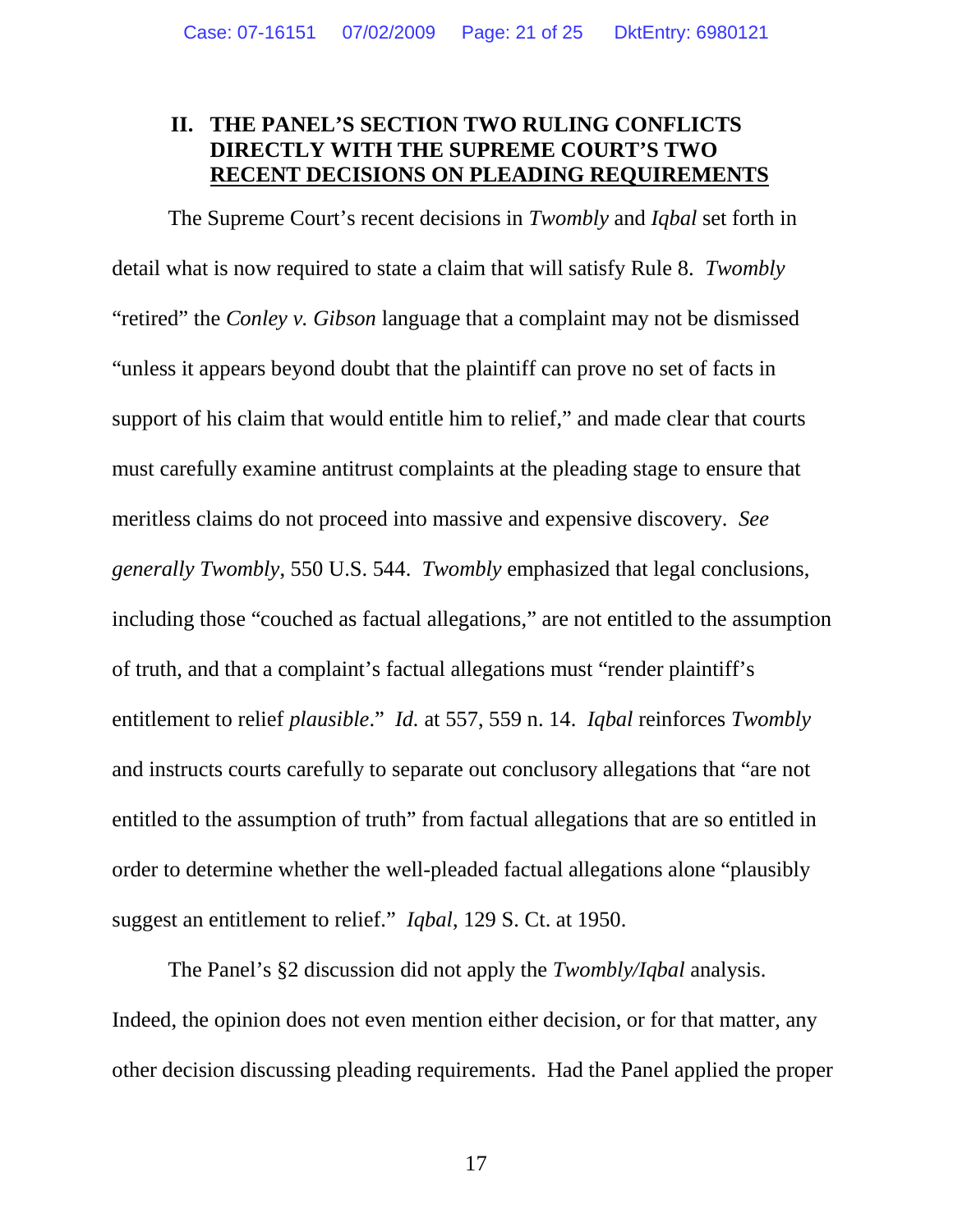analysis, it would have had to conclude that CFIT failed to state a §2 claim with respect to the .com market.

The Panel's holding that the SAC states a §2 claim is based upon its conclusions that CFIT adequately alleged that VeriSign's "predatory conduct" successfully "coerced" ICANN to grant it the 2006 .com Agreement, thereby "perpetuat[ing] VeriSign's role as exclusive regulator of the .com domain name market." Op. 6757. This holding cannot be squared with *Twombly* and *Iqbal* for two reasons.

*First*, the complaint contains no factual allegations making plausible the conclusion that VeriSign "coerced" ICANN into signing the 2006 .com Agreement. The complaint states that VeriSign's conduct "had the effect of coercing and/or convincing ICANN to agree to the conspiracy alleged in this Complaint." SAC ¶275. This is no less conclusory than the allegation deemed insufficient in *Twombly*, another §1 case. There, the allegation that defendants "agreed not to compete with one another" was "merely [a] legal conclusion." 540 U.S. at 565. CFIT's allegation of "coercion," like the *Twombly* allegation, is "nothing more than a formulaic recitation of the elements" of a §2 claim. *Twombly*, 550 U.S. at 555.

The notion that VeriSign obtained the .com Agreement through "coercion" also defies common sense. *Iqbal*, 129 S. Ct. at 1950 (whether complaint states a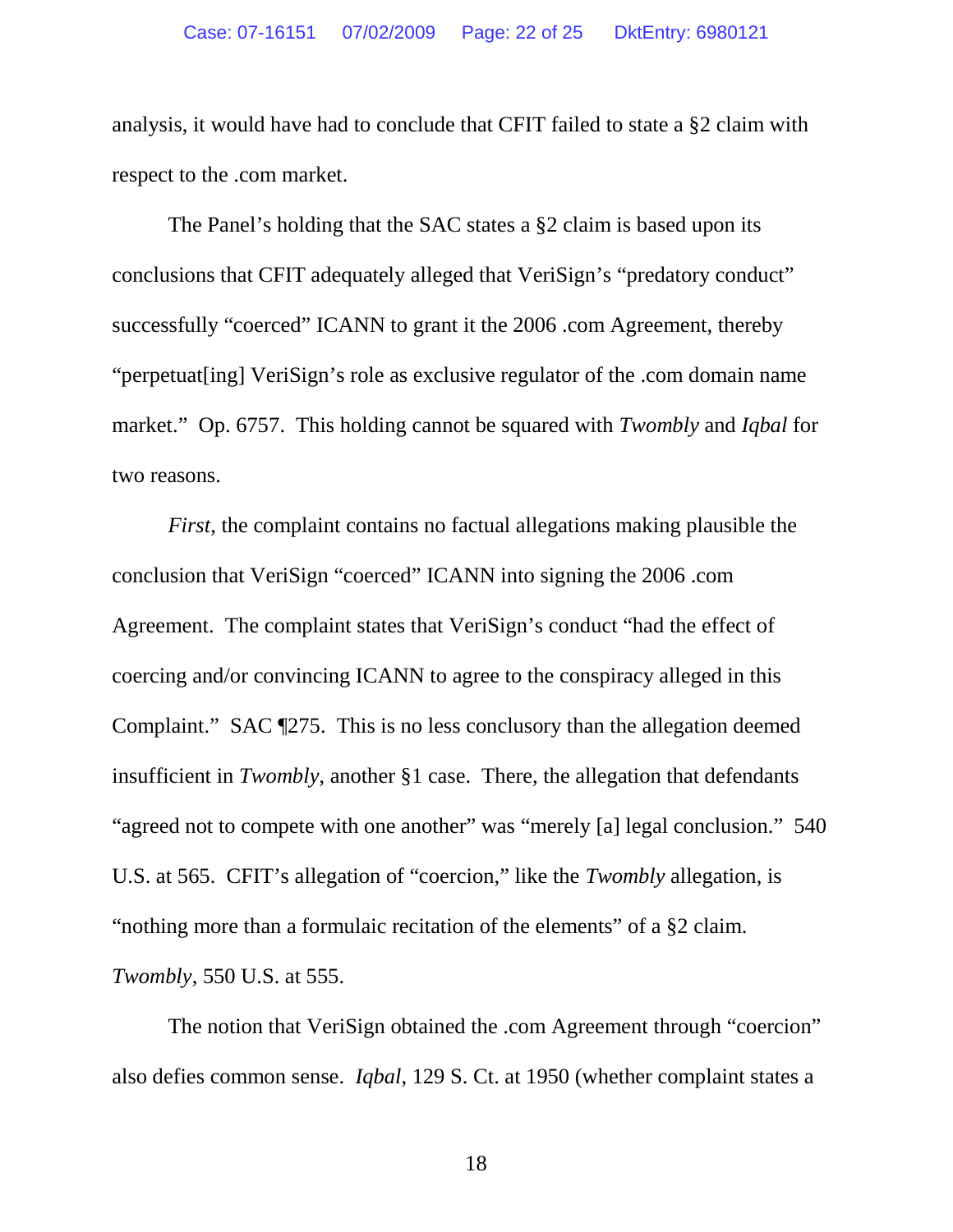plausible claim for relief is a "context-specific task" that requires the court "to draw on its judicial experience and common sense."). Such a conclusion can be reached only by ignoring that the United States government (which CFIT does *not* claim was coerced) *expressly approved* the .com Agreement as in the public interest after a comprehensive review process that specifically considered competition issues. SER 10-13. In these circumstances, CFIT has not "nudged" its claim of coercion "across the line from conceivable to plausible." *Iqbal*, 129 S. Ct. at 1951.

<span id="page-22-0"></span>*Second*, the SAC does not allege *facts* plausibly establishing actionable predatory conduct. The alleged predatory conduct consisted of (1) litigation and threats of litigation, (2) lobbying "in Washington, D.C. and the European Union," (3) public criticism of ICANN, (4) threats to "withhold funding," and (5) the "promise of a financial bailout." SAC ¶¶271, 273. These allegations are impermissibly vague and conclusory, as the district court expressly held. ER 16- 18. Moreover, they do not as a matter of law constitute predatory conduct within the meaning of §2. Litigation, litigation threats, government lobbying, and public criticism is all conduct protected under the *Noerr-Pennington* doctrine and cannot support an antitrust claim. *See, e.g., McGuire Oil Co. v. Mapco, Inc.*, 958 F.2d 1552, 1560 (11th Cir. 1992). The remaining allegations -- the supposed threat to "withhold funding" and the "promise of a financial bailout" -- do not establish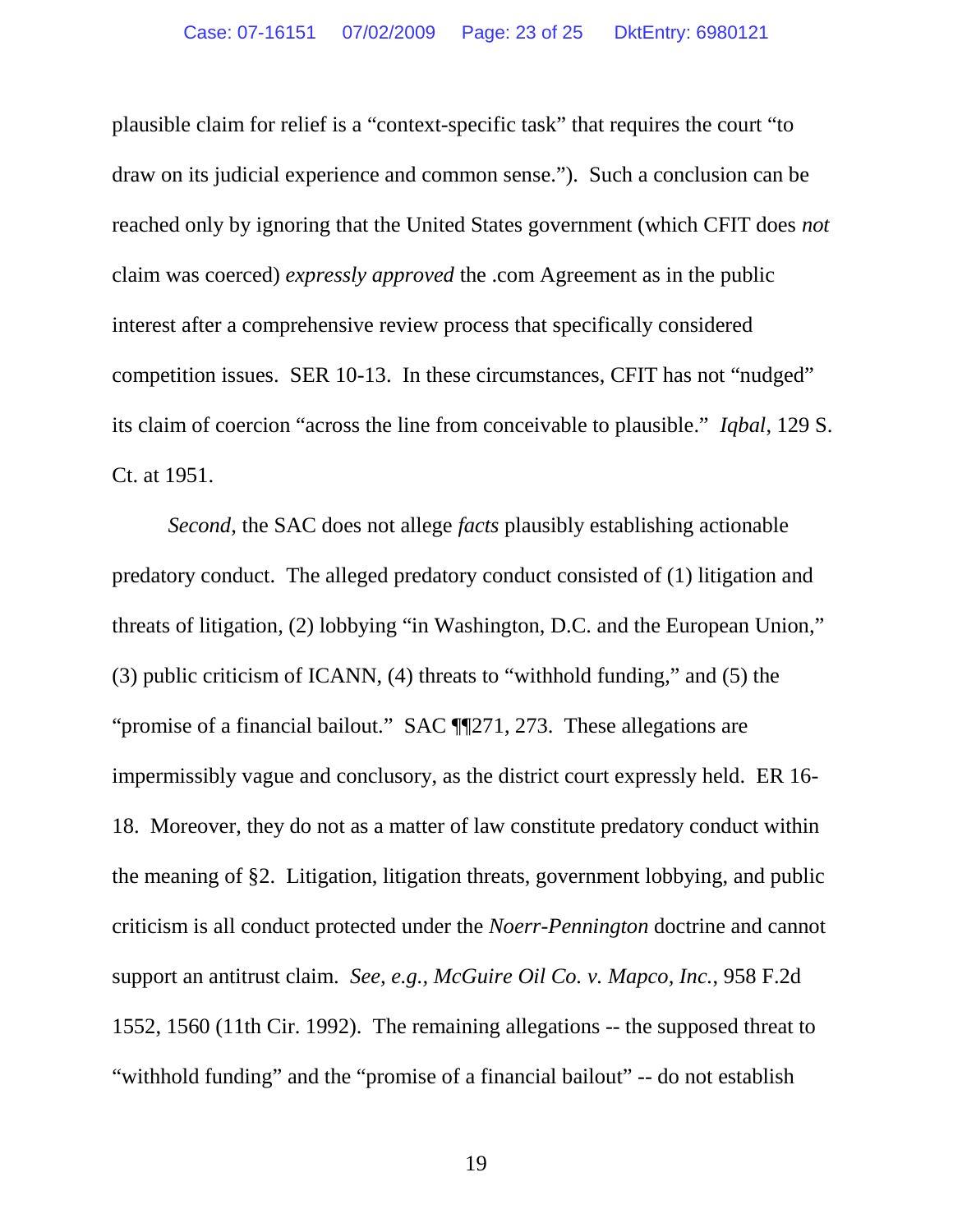plausible predatory acts. Unadorned allegations of an intent to pay money or not

pay money may be wrongful or legitimate, depending on the circumstances.

Without more, they are insufficient. *Iqbal*, 129 S. Ct. at 1949 ("Where a complaint pleads facts that are 'merely consistent with' a defendant's liability, 'it stops short of the line between possibility and plausibility of entitlement to relief.'").

# <span id="page-23-0"></span>**CONCLUSION**

VeriSign respectfully submits that rehearing and/or rehearing en banc be granted.

Respectfully submitted,

DATE: July 2, 2009

By: s/*Ronald L. Johnston*\_\_\_ Ronald L. Johnston ARNOLD & PORTER LLP 777 S. Figueroa Street, 44th Floor Los Angeles, CA 90017-5844 Tel: (213) 243-4000 Fax: (213) 243-4199

> Attorneys for Defendant-Appellee VERISIGN, INC.